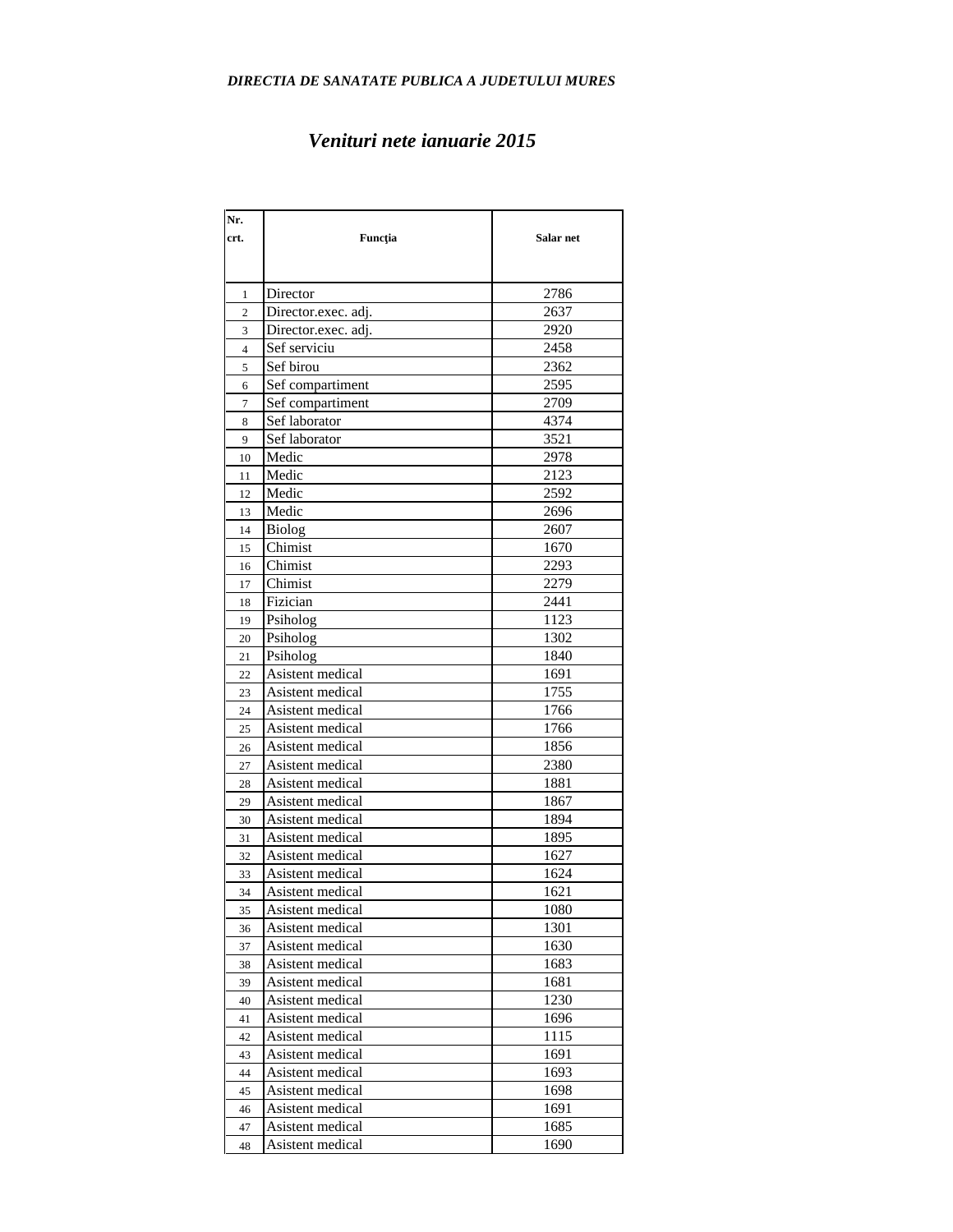| 49 | Statistician medical      | 1337 |
|----|---------------------------|------|
| 50 | Inspector                 | 2045 |
| 51 | Inspector                 | 1931 |
| 52 | Inspector                 | 1774 |
| 53 | Inspector                 | 778  |
| 54 | Inspector                 | 1266 |
| 55 | Inspector                 | 1744 |
| 56 | Inspector                 | 1686 |
| 57 | Inspector                 | 1346 |
| 58 | Inspector                 | 1326 |
| 59 | Inspector                 | 1326 |
| 60 | Consilier                 | 1393 |
| 61 | Consilier                 | 1220 |
| 62 | Consilier                 | 1108 |
| 63 | Consilier                 | 1577 |
| 64 | Consilier                 | 1728 |
| 65 | Consilier                 | 1601 |
| 66 | Consilier                 | 1227 |
| 67 | Consilier                 | 1725 |
| 68 | Consilier                 | 1575 |
| 69 | Consilier                 | 1901 |
| 70 | Consilier                 | 1915 |
| 71 | Consilier                 | 1914 |
| 72 | Consilier                 | 1207 |
| 73 | Consilier                 | 1843 |
| 74 | Consilier                 | 1186 |
| 75 | Referent de specialitate  | 1175 |
| 76 | Referent de specialitate  | 1293 |
| 77 | Inspector de specialitate | 1034 |
| 78 | Inspector de specialitate | 610  |
| 79 | Referent                  | 1109 |
| 80 | Referent                  | 1109 |
| 81 | Referent                  | 1109 |
| 82 | Referent                  | 1170 |
| 83 | Referent                  | 1218 |
| 84 | Referent                  | 864  |
| 85 | Referent                  | 1041 |
| 86 | Ingrijitoare              | 902  |
| 87 | Sofer                     | 1005 |
| 88 | Sofer                     | 1028 |
| 89 | Sofer                     | 1015 |
| 90 | Sofer                     | 1002 |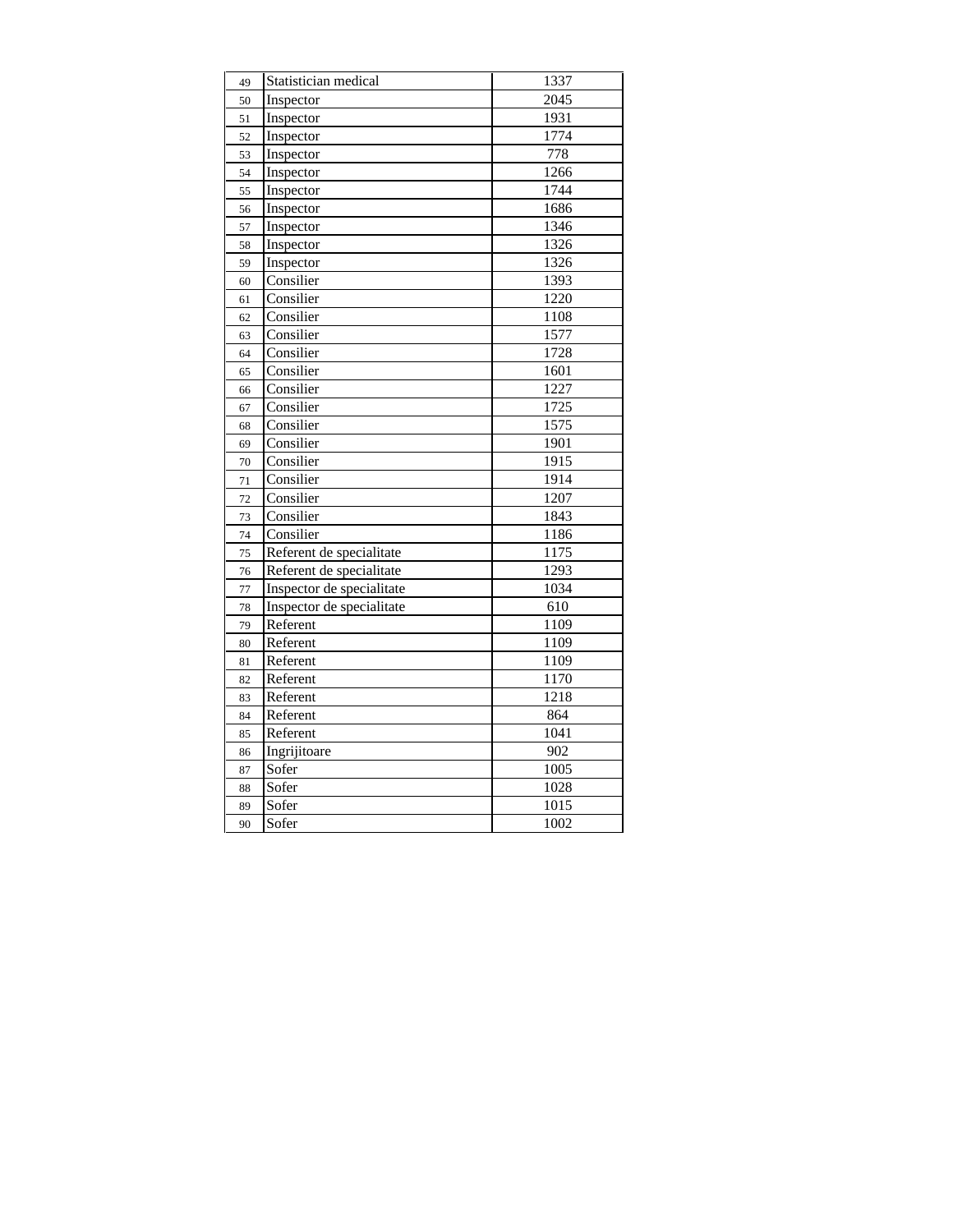# *Venituri nete februarie 2015*

| Nr.            |                     |           |
|----------------|---------------------|-----------|
| crt.           | Func ia             | Salar net |
|                |                     |           |
| $\mathbf{1}$   | Director            | 2786      |
| $\overline{c}$ | Director.exec. adj. | 2577      |
| 3              | Director.exec. adj. | 2920      |
| $\overline{4}$ | Sef serviciu        | 2733      |
| 5              | Sef birou           | 2362      |
| 6              | Sef compartiment    | 2595      |
| 7              | Sef compartiment    | 2709      |
| 8              | Sef laborator       | 4374      |
| 9              | Sef laborator       | 3449      |
| 10             | Medic               | 2978      |
| 13             | Medic               | 1959      |
| 14             | Medic               | 2593      |
| 15             | Medic               | 2621      |
| 16             | <b>Biolog</b>       | 2606      |
| 17             | Chimist             | 1670      |
| 18             | Chimist             | 2293      |
| 19             | Chimist             | 2279      |
| 20             | Fizician            | 2405      |
| 21             | Psiholog            | 1044      |
| 22             | Psiholog            | 1405      |
| 23             | Psiholog            | 2007      |
| 24             | Asistent medical    | 1642      |
| 25             | Asistent medical    | 1755      |
| 26             | Asistent medical    | 1794      |
| 27             | Asistent medical    | 1766      |
| 28             | Asistent medical    | 1856      |
| 29             | Asistent medical    | 2380      |
| 30             | Asistent medical    | 1856      |
| 31             | Asistent medical    | 1867      |
| 32             | Asistent medical    | 1895      |
| 33             | Asistent medical    | 1926      |
| 34             | Asistent medical    | 1627      |
| 35             | Asistent medical    | 1624      |
| 36             | Asistent medical    | 1621      |
| 37             | Asistent medical    | 1128      |
| 38             | Asistent medical    | 1301      |
| 39             | Asistent medical    | 1630      |
| 40             | Asistent medical    | 1601      |
| 41             | Asistent medical    | 1681      |
| 42             | Asistent medical    | 1156      |
| 43             | Asistent medical    | 1696      |
| 44             | Asistent medical    | 1063      |
| 45             | Asistent medical    | 1691      |
| 46             | Asistent medical    | 1693      |
| 47             | Asistent medical    | 1726      |
| 48             | Asistent medical    | 1691      |
| 49             | Asistent medical    | 1686      |
| 50             | Asistent medical    | 1692      |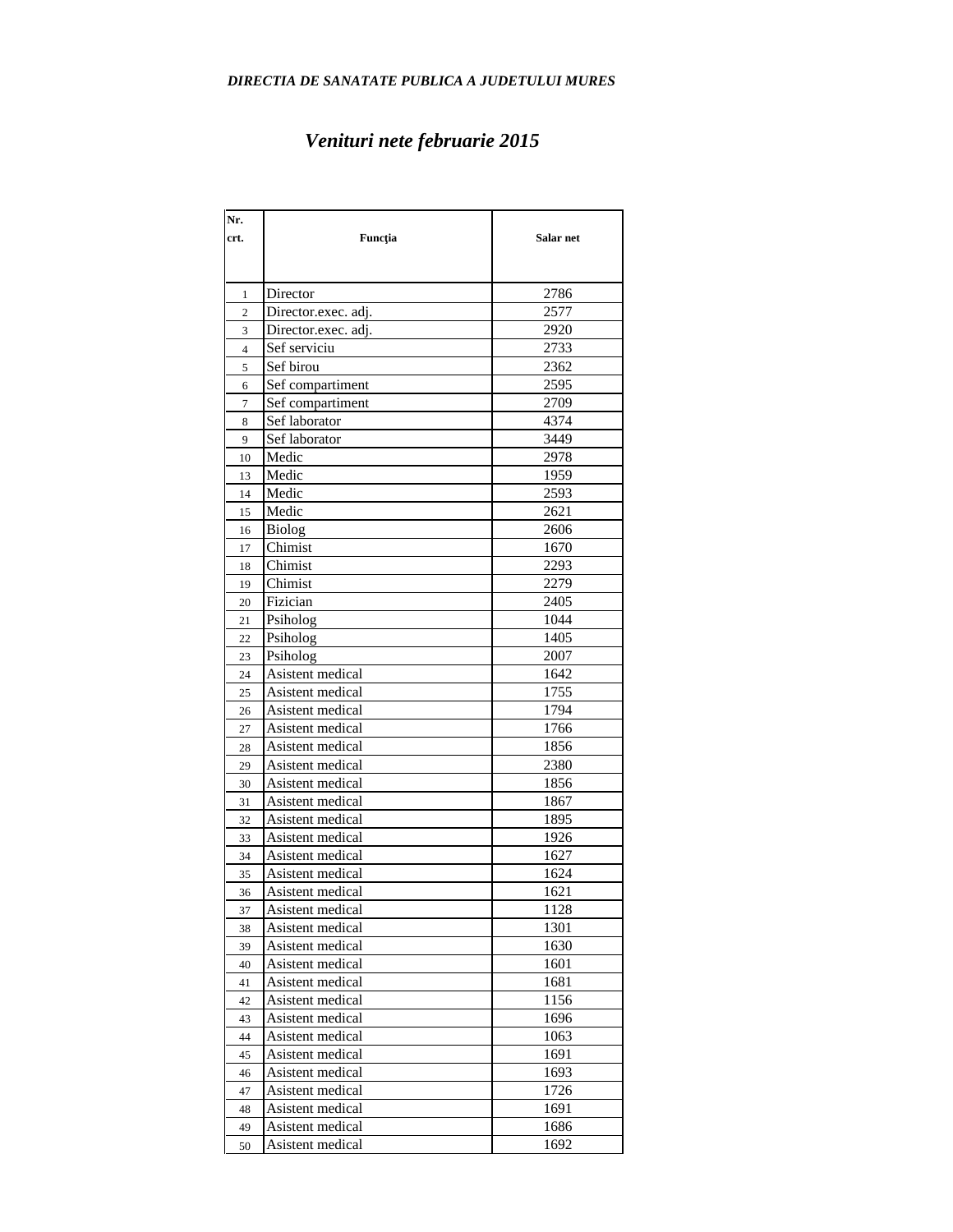| 51 | Statistician medical      | 1306 |
|----|---------------------------|------|
| 52 | Inspector                 | 2045 |
| 53 | Inspector                 | 2106 |
| 54 | Inspector                 | 1820 |
| 55 | Inspector                 | 1275 |
| 56 | Inspector                 | 1772 |
| 57 | Inspector                 | 1686 |
| 58 | Inspector                 | 1346 |
| 59 | Inspector                 | 1163 |
| 60 | Inspector                 | 1326 |
| 61 | Consilier                 | 1394 |
| 62 | Consilier                 | 1220 |
| 63 | Consilier                 | 1108 |
| 64 | Consilier                 | 1535 |
| 65 | Consilier                 | 1728 |
| 66 | Consilier                 | 1668 |
| 67 | Consilier                 | 1227 |
| 68 | Consilier                 | 1725 |
| 69 | Consilier                 | 1575 |
| 70 | Consilier                 | 1901 |
| 71 | Consilier                 | 1916 |
| 72 | Consilier                 | 1914 |
| 73 | Consilier                 | 1207 |
| 74 | Consilier                 | 1843 |
| 75 | Consilier                 | 1186 |
| 76 | Referent de specialitate  | 1175 |
| 77 | Referent de specialitate  | 1293 |
| 78 | Inspector de specialitate | 1034 |
| 79 | Inspector de specialitate | 1393 |
| 80 | Referent                  | 1109 |
| 81 | Referent                  | 1109 |
| 82 | Referent                  | 1109 |
| 83 | Referent                  | 1073 |
| 84 | Referent                  | 1218 |
| 85 | Referent                  | 864  |
| 86 | Referent                  | 1336 |
| 87 | Ingrijitoare              | 902  |
| 88 | Sofer                     | 1005 |
| 89 | Sofer                     | 1028 |
| 90 | Sofer                     | 1016 |
| 91 | Sofer                     | 1002 |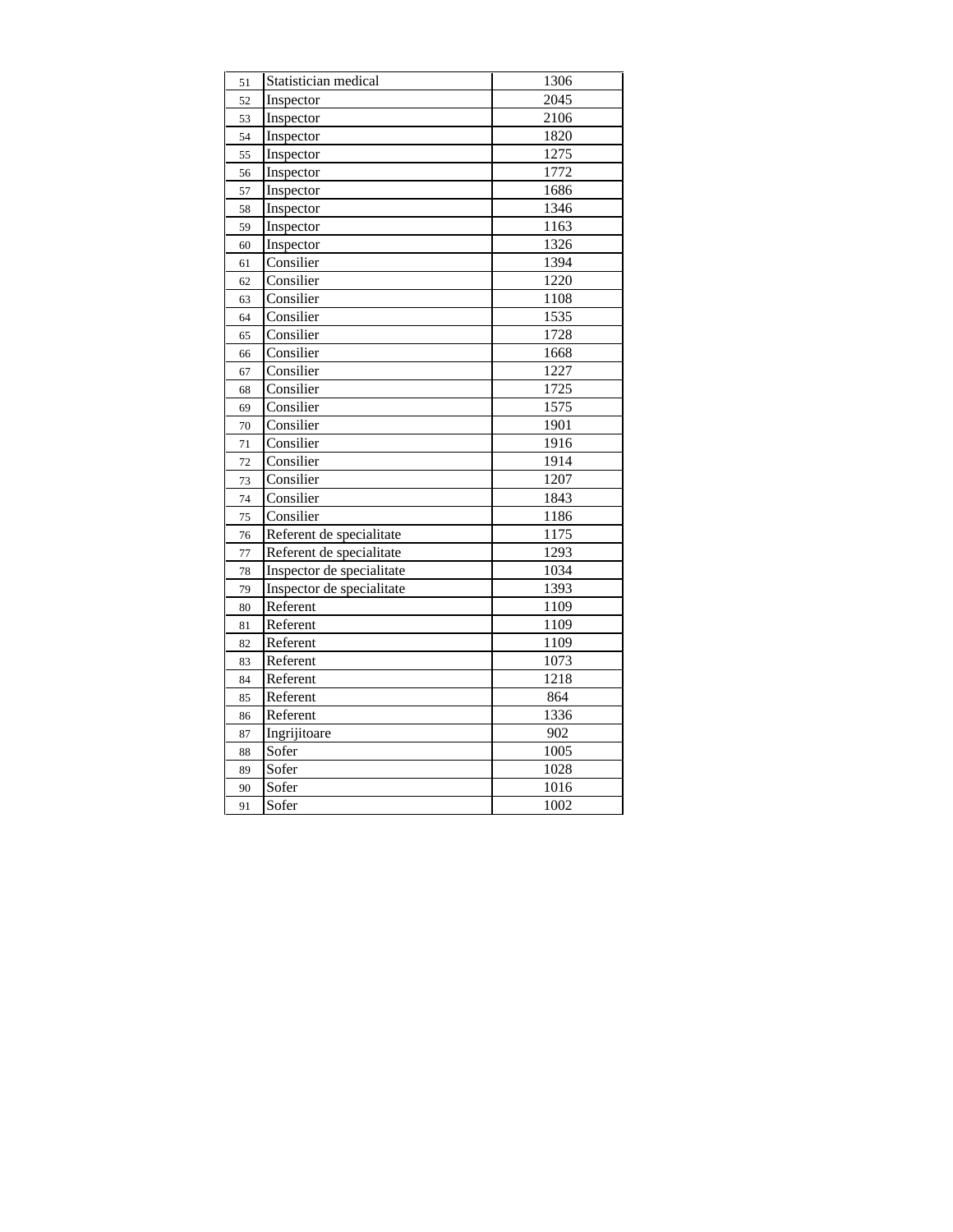#### *Venituri nete martie 2015*

<u> 1989 - Johann Stoff, deutscher Stoffen und der Stoffen und der Stoffen und der Stoffen und der Stoffen und der</u>

| Nr.            |                     |           |
|----------------|---------------------|-----------|
| crt.           | Func ia             | Salar net |
|                |                     |           |
| $\mathbf{1}$   | Director            | 2856      |
| $\overline{c}$ | Director.exec. adj. | 2637      |
| 3              | Director.exec. adj. | 4272      |
| $\overline{4}$ | Sef serviciu        | 2733      |
| 5              | Sef birou           | 2391      |
| 6              | Sef compartiment    | 2595      |
| $\tau$         | Sef compartiment    | 2785      |
| 8              | Sef laborator       | 4392      |
| 9              | Sef laborator       | 3449      |
| 10             | Medic               | 2978      |
| 11             | Medic               | 1086      |
| 12             | Medic               | 1827      |
| 13             | Medic               | 2131      |
| 14             | Medic               | 2644      |
| 15             | Medic               | 2701      |
| 16             | <b>Biolog</b>       | 2670      |
| 17             | Chimist             | 1670      |
| 18             | Chimist             | 2385      |
| 19             | Chimist             | 2279      |
| 20             | Fizician            | 2405      |
| 21             | Psiholog            | 1154      |
| 22             | Psiholog            | 1405      |
| 23             | Psiholog            | 2032      |
| 24             | Asistent medical    | 1711      |
| 25             | Asistent medical    | 1787      |
| 26             | Asistent medical    | 1766      |
| 27             | Asistent medical    | 1766      |
| 28             | Asistent medical    | 1883      |
| 29             | Asistent medical    | 2380      |
| 30             | Asistent medical    | 1856      |
| 31             | Asistent medical    | 1889      |
| 32             | Asistent medical    | 1904      |
| 33             | Asistent medical    | 1895      |
| 34             | Asistent medical    | 1649      |
| 35             | Asistent medical    | 1624      |
| 36             | Asistent medical    | 1652      |
| 37             | Asistent medical    | 1259      |
| 38             | Asistent medical    | 1301      |
| 39             | Asistent medical    | 1635      |
| 40             | Asistent medical    | 1699      |
| 41             | Asistent medical    | 1714      |
| 42             | Asistent medical    | 1224      |
| 43             | Asistent medical    | 1715      |
| 44             | Asistent medical    | 975       |
| 45             | Asistent medical    | 1691      |
| 46             | Asistent medical    | 1693      |
| 47             | Asistent medical    | 1698      |
| 48             | Asistent medical    | 1711      |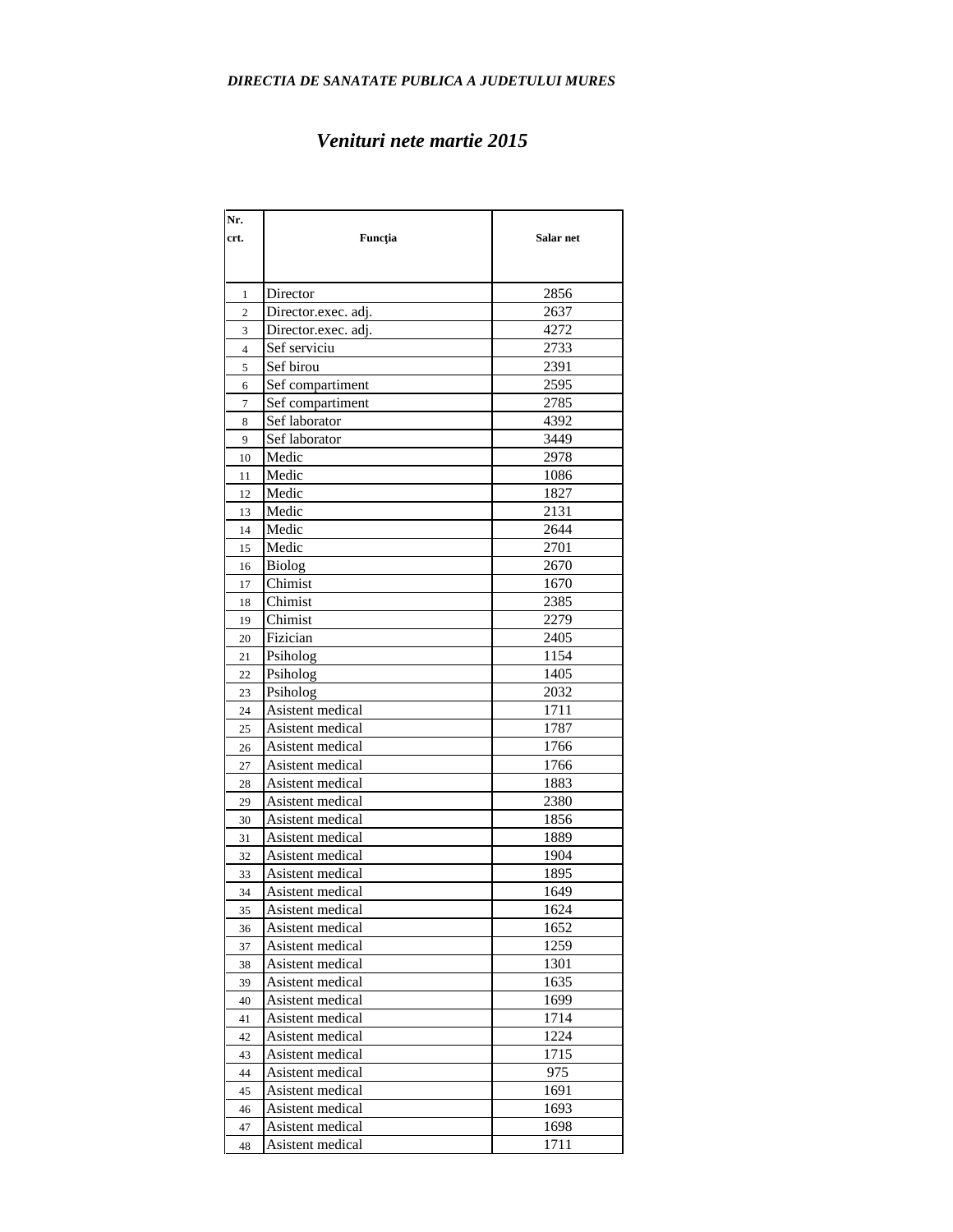| 49 | Asistent medical          | 1720 |
|----|---------------------------|------|
| 50 | Asistent medical          | 1698 |
| 51 | Statistician medical      | 1380 |
| 52 | Inspector                 | 2135 |
| 53 | Inspector                 | 2106 |
| 54 | Inspector                 | 1744 |
| 55 | Inspector                 | 1266 |
| 56 | Inspector                 | 1744 |
| 57 | Inspector                 | 1686 |
| 58 | Inspector                 | 1346 |
| 59 | Inspector                 | 1352 |
| 60 | Inspector                 | 1326 |
| 61 | Consilier                 | 1393 |
| 62 | Consilier                 | 1220 |
| 63 | Consilier                 | 1120 |
| 64 | Consilier                 | 1577 |
| 65 | Consilier                 | 1728 |
| 66 | Consilier                 | 1679 |
| 67 | Consilier                 | 1227 |
| 68 | Consilier                 | 1725 |
| 69 | Consilier                 | 1638 |
| 70 | Consilier                 | 1901 |
| 71 | Consilier                 | 1915 |
| 72 | Consilier                 | 1914 |
| 73 | Consilier                 | 1207 |
| 74 | Consilier                 | 1851 |
| 76 | Consilier                 | 1171 |
| 77 | Referent de specialitate  | 1175 |
| 78 | Referent de specialitate  | 1552 |
| 79 | Inspector de specialitate | 1034 |
| 80 | Referent                  | 1109 |
| 81 | Referent                  | 1126 |
| 82 | Referent                  | 1109 |
| 83 | Referent                  | 918  |
| 84 | Referent                  | 1218 |
| 85 | Referent                  | 864  |
| 86 | Referent                  | 547  |
| 87 | Ingrijitoare              | 902  |
| 88 | Sofer                     | 1017 |
| 89 | Sofer                     | 1028 |
| 90 | Sofer                     | 1015 |
| 91 | Sofer                     | 1002 |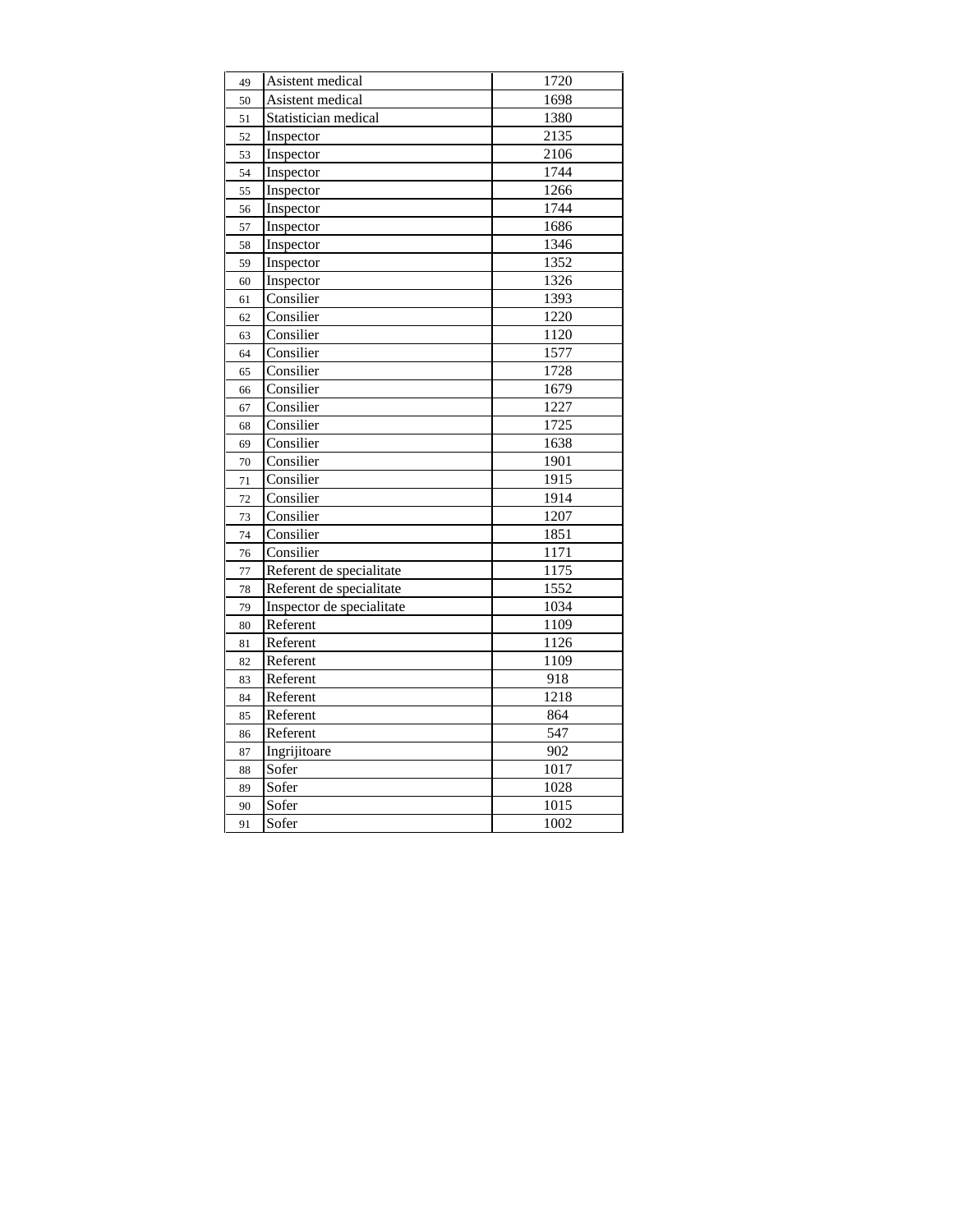# *Venituri nete aprilie 2015*

| Nr.            |                     |           |
|----------------|---------------------|-----------|
| crt.           | Func ia             | Salar net |
|                |                     |           |
| $\mathbf{1}$   | Director            | 2786      |
| $\overline{c}$ | Director.exec. adj. | 2637      |
| 3              | Sef serviciu        | 2738      |
| $\overline{4}$ | Sef birou           | 2362      |
| 5              | Sef compartiment    | 2595      |
| 6              | Sef compartiment    | 2712      |
| 7              | Sef laborator       | 4373      |
| 8              | Sef laborator       | 3449      |
| 9              | Medic               | 2978      |
| 10             | Medic               | 1452      |
| 11             | Medic               | 2353      |
| 12             | Medic               | 2131      |
| 13             | Medic               | 2592      |
| 14             | Medic               | 2644      |
| 15             | <b>Biolog</b>       | 2608      |
| 16             | Chimist             | 1681      |
| 17             | Chimist             | 2293      |
| 18             | Chimist             | 2279      |
| 19             | Fizician            | 2405      |
| 20             | Psiholog            | 1107      |
| 21             | Psiholog            | 1406      |
| 22             | Psiholog            | 2007      |
| 23             | Asistent medical    | 1696      |
| 24             | Asistent medical    | 1755      |
| 25             | Asistent medical    | 1766      |
| 26             | Asistent medical    | 1766      |
| 27             | Asistent medical    | 1856      |
| 28             | Asistent medical    | 2380      |
| 29             | Asistent medical    | 1856      |
| 30             | Asistent medical    | 1875      |
| 31             | Asistent medical    | 1895      |
| 32             | Asistent medical    | 1895      |
| 33             | Asistent medical    | 1630      |
| 34             | Asistent medical    | 1624      |
| 35             | Asistent medical    | 1621      |
| 36             | Asistent medical    | 1259      |
| 37             | Asistent medical    | 1516      |
| 38             | Asistent medical    | 1634      |
| 39             | Asistent medical    | 1697      |
| 40             | Asistent medical    | 1687      |
| 41             | Asistent medical    | 1230      |
| 42             | Asistent medical    | 1696      |
| 43             | Asistent medical    | 931       |
| 44             | Asistent medical    | 1691      |
| 45             | Asistent medical    | 1699      |
| 46             | Asistent medical    | 1702      |
| 47             | Asistent medical    | 1696      |
| 48             | Asistent medical    | 1715      |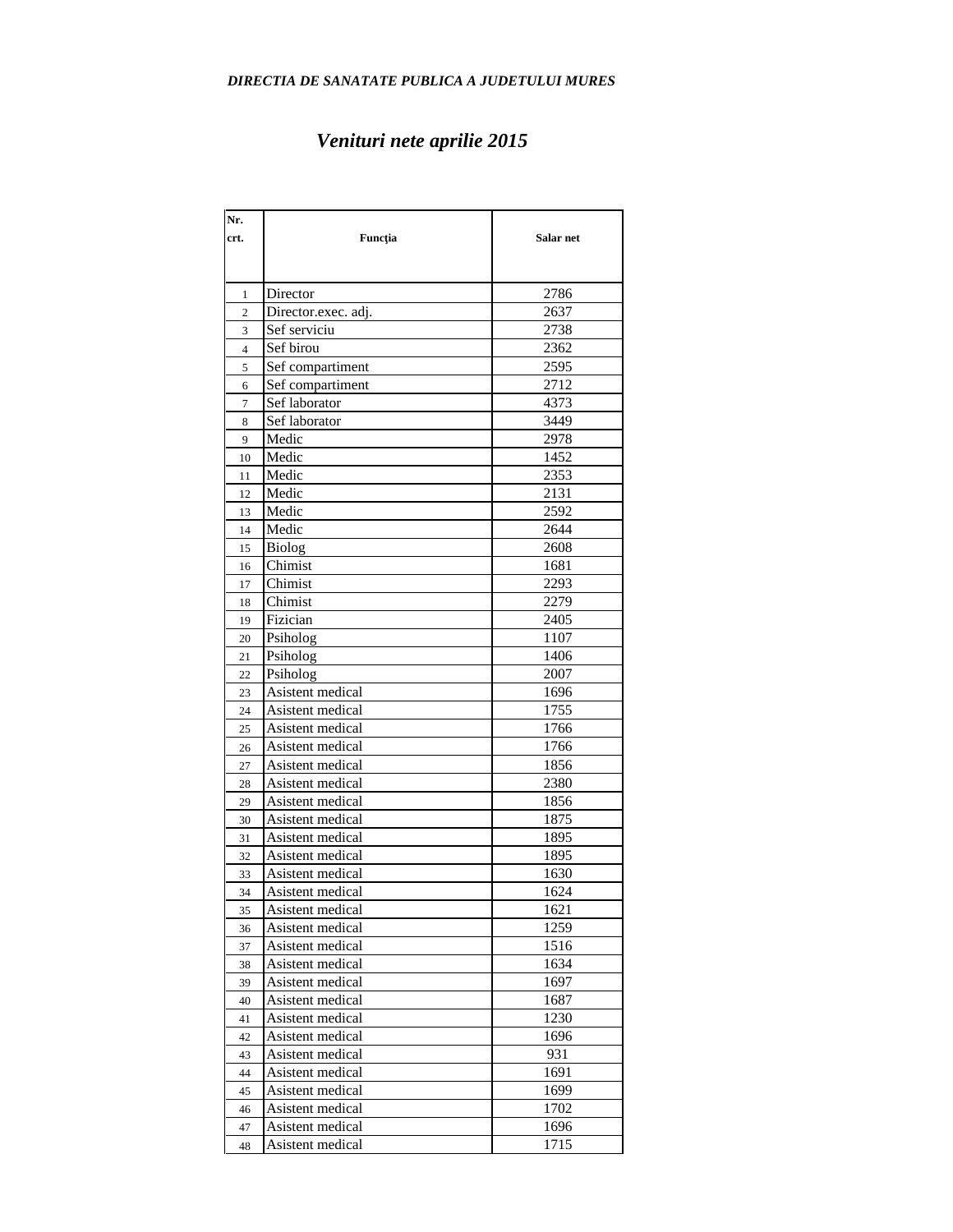| 49 | Asistent medical          | 1699 |
|----|---------------------------|------|
| 50 | Statistician medical      | 1343 |
| 51 | Inspector                 | 2045 |
| 52 | Inspector                 | 2106 |
| 53 | Inspector                 | 1744 |
| 54 | Inspector                 | 1268 |
| 55 | Inspector                 | 1744 |
| 56 | Inspector                 | 1686 |
| 57 | Inspector                 | 1346 |
| 58 | Inspector                 | 1338 |
| 59 | Inspector                 | 1326 |
| 60 | Consilier                 | 1393 |
| 61 | Consilier                 | 1220 |
| 62 | Consilier                 | 1108 |
| 63 | Consilier                 | 1577 |
| 64 | Consilier                 | 1733 |
| 65 | Consilier                 | 1668 |
| 66 | Consilier                 | 1245 |
| 67 | Consilier                 | 1732 |
| 68 | Consilier                 | 1575 |
| 69 | Consilier                 | 1906 |
| 70 | Consilier                 | 1915 |
| 71 | Consilier                 | 1914 |
| 72 | Consilier                 | 1207 |
| 73 | Consilier                 | 1843 |
| 74 | Consilier                 | 968  |
| 75 | Consilier                 | 1188 |
| 76 | Referent de specialitate  | 1175 |
| 77 | Referent de specialitate  | 1659 |
| 78 | Inspector de specialitate | 1034 |
| 79 | Referent                  | 1109 |
| 80 | Referent                  | 1112 |
| 81 | Referent                  | 1109 |
| 82 | Referent                  | 1220 |
| 83 | Referent                  | 864  |
| 84 | Referent                  | 964  |
| 85 | Ingrijitoare              | 903  |
| 86 | Sofer                     | 1008 |
| 87 | Sofer                     | 1028 |
| 88 | Sofer                     | 1015 |
| 89 | Sofer                     | 1002 |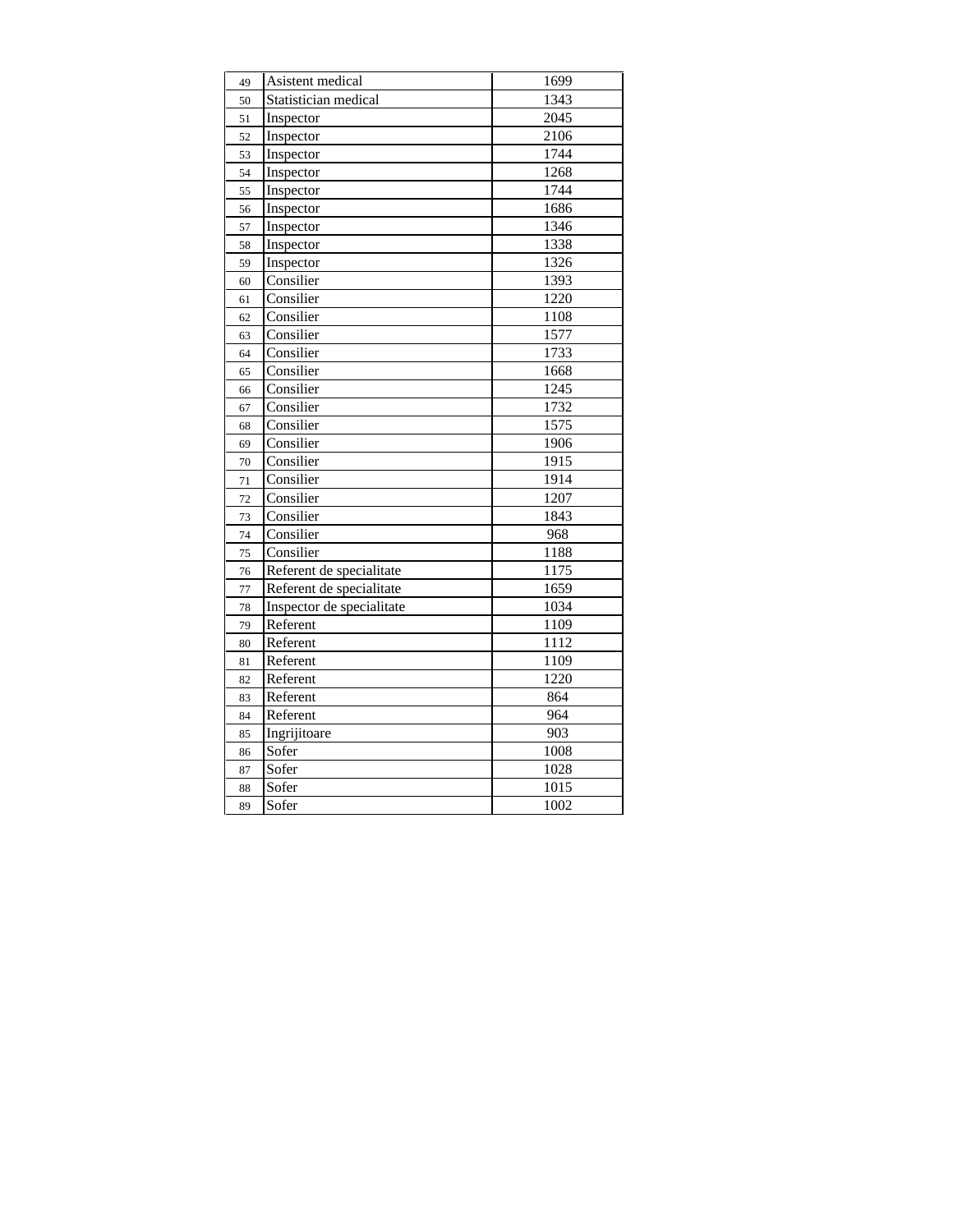#### *Venituri nete mai 2015*

<u> 1989 - Johann Stoff, deutscher Stoffen und der Stoffen und der Stoffen und der Stoffen und der Stoffen und der</u>

| Nr.            |                     |           |
|----------------|---------------------|-----------|
| crt.           | Func ia             | Salar net |
|                |                     |           |
| $\mathbf{1}$   | Director            | 2786      |
| $\overline{c}$ | Director.exec. adj. | 2637      |
| 3              | Sef serviciu        | 2733      |
| $\overline{4}$ | Sef birou           | 2362      |
| 5              | Sef compartiment    | 2595      |
| 6              | Sef compartiment    | 2709      |
| $\tau$         | Sef laborator       | 4374      |
| 8              | Sef laborator       | 3449      |
| 9              | Medic               | 2978      |
| 10             | Medic               | 1452      |
| 11             | Medic               | 2353      |
| 12             | Medic               | 2131      |
| 13             | Medic               | 2591      |
| 14             | Medic               | 2701      |
| 15             | <b>Biolog</b>       | 2607      |
| 16             | Chimist             | 1670      |
| 17             | Chimist             | 2293      |
| 18             | Chimist             | 2279      |
| 19             | Fizician            | 2405      |
| 20             | Psiholog            | 1104      |
| 21             | Psiholog            | 1405      |
| 22             | Psiholog            | 2007      |
| 23             | Asistent medical    | 1690      |
| 24             | Asistent medical    | 1755      |
| 25             | Asistent medical    | 1766      |
| 26             | Asistent medical    | 1766      |
| 27             | Asistent medical    | 1856      |
| 28             | Asistent medical    | 2380      |
| 29             | Asistent medical    | 1856      |
| 30             | Asistent medical    | 1867      |
| 31             | Asistent medical    | 1895      |
| 32             | Asistent medical    | 1895      |
| 33             | Asistent medical    | 1628      |
| 34             | Asistent medical    | 1624      |
| 35             | Asistent medical    | 1621      |
| 36             | Asistent medical    | 1259      |
| 37             | Asistent medical    | 1624      |
| 38             | Asistent medical    | 1630      |
| 39             | Asistent medical    | 1687      |
| 40             | Asistent medical    | 1681      |
| 41             | Asistent medical    | 1259      |
| 42             | Asistent medical    | 1696      |
| 43             | Asistent medical    | 885       |
| 44             | Asistent medical    | 2764      |
| 45             | Asistent medical    | 1693      |
| 46             | Asistent medical    | 1733      |
| 47             | Asistent medical    | 1690      |
| 48             | Asistent medical    | 1731      |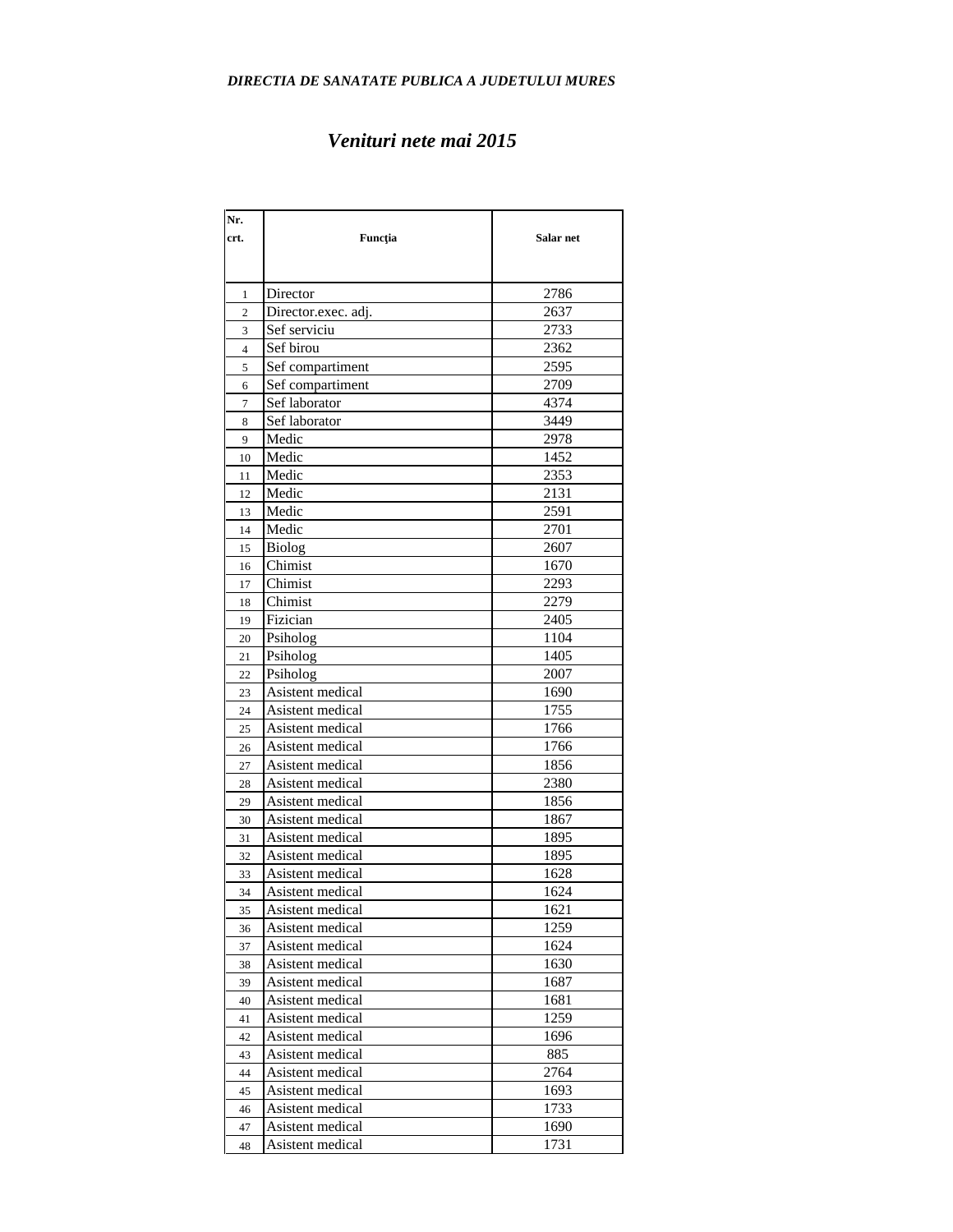| 49 | Asistent medical          | 1691 |
|----|---------------------------|------|
| 50 | Statistician medical      | 1337 |
| 51 | Inspector                 | 2045 |
| 52 | Inspector                 | 2106 |
| 53 | Inspector                 | 1744 |
| 54 | Inspector                 | 1241 |
| 55 | Inspector                 | 1744 |
| 56 | Inspector                 | 1686 |
| 57 | Inspector                 | 1346 |
| 58 | Inspector                 | 1326 |
| 59 | Inspector                 | 1326 |
| 60 | Consilier                 | 1393 |
| 61 | Consilier                 | 1220 |
| 62 | Consilier                 | 1108 |
| 63 | Consilier                 | 1577 |
| 64 | Consilier                 | 1728 |
| 65 | Consilier                 | 1668 |
| 66 | Consilier                 | 1227 |
| 67 | Consilier                 | 1725 |
| 68 | Consilier                 | 1575 |
| 69 | Consilier                 | 1901 |
| 70 | Consilier                 | 1915 |
| 71 | Consilier                 | 1914 |
| 72 | Consilier                 | 1207 |
| 73 | Consilier                 | 1843 |
| 74 | Consilier                 | 968  |
| 75 | Consilier                 | 1186 |
| 76 | Referent de specialitate  | 1175 |
| 77 | Referent de specialitate  | 1659 |
| 78 | Inspector de specialitate | 1034 |
| 79 | Referent                  | 1109 |
| 80 | Referent                  | 1109 |
| 81 | Referent                  | 1109 |
| 82 | Referent                  | 1218 |
| 83 | Referent                  | 864  |
| 84 | Referent                  | 964  |
| 85 | Ingrijitoare              | 903  |
| 86 | Sofer                     | 1005 |
| 87 | Sofer                     | 1028 |
| 88 | Sofer                     | 1015 |
| 89 | Sofer                     | 1002 |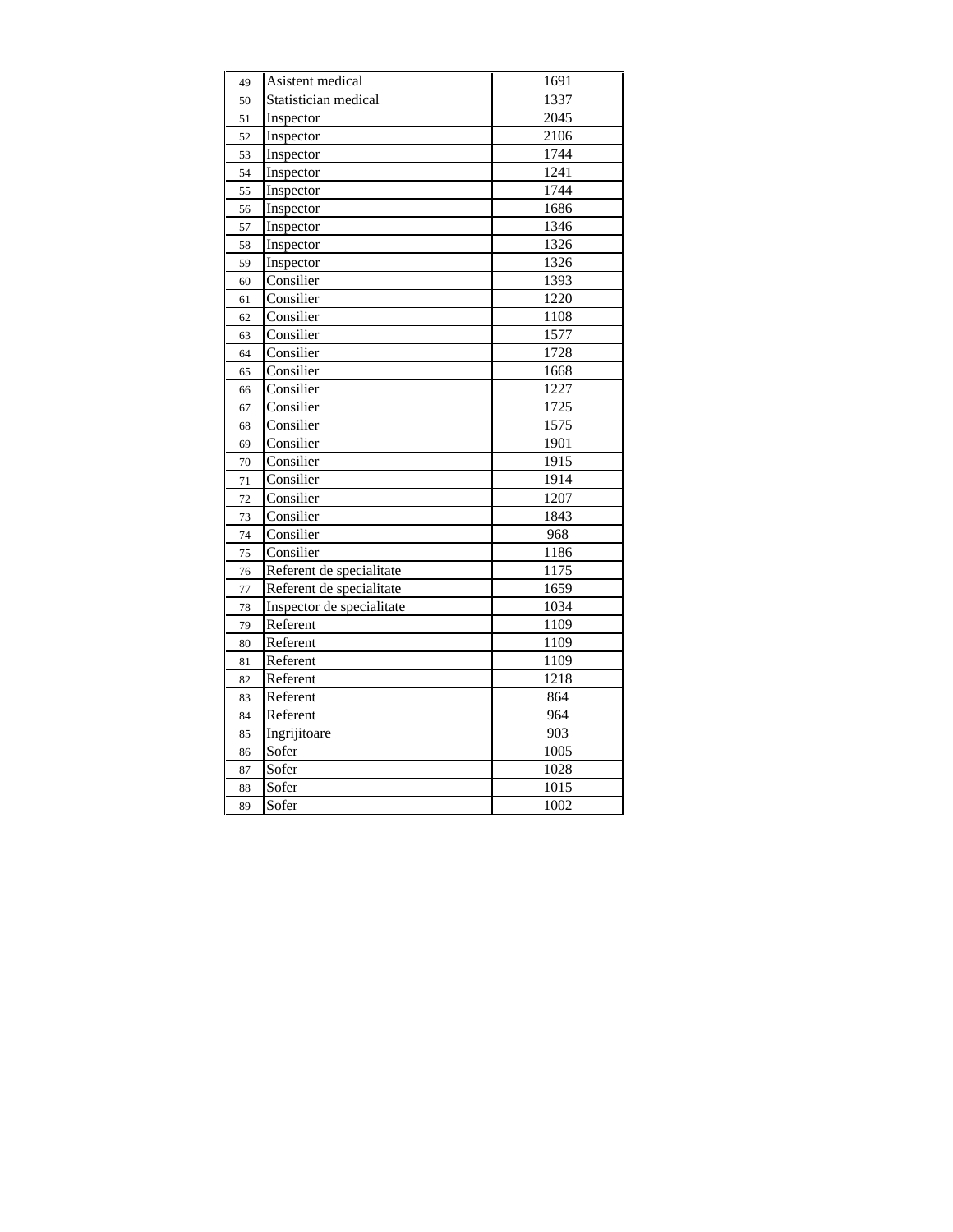#### *Venituri nete iunie 2015*

<u> 1980 - Johann Barn, mars an t-Amerikaansk politiker (</u>

| Nr.<br>crt.    |                     |           |
|----------------|---------------------|-----------|
|                | Func ia             | Salar net |
|                |                     |           |
| $\mathbf{1}$   | Director            | 2786      |
| $\overline{c}$ | Director.exec. adj. | 2637      |
| 3              | Sef serviciu        | 2733      |
| $\overline{4}$ | Sef birou           | 2362      |
| 5              | Sef compartiment    | 2595      |
| 6              | Sef compartiment    | 2709      |
| 7              | Sef laborator       | 4373      |
| 8              | Sef laborator       | 3449      |
| 9              | Medic               | 2979      |
| 10             | Medic               | 1389      |
| 11             | Medic               | 2353      |
| 12             | Medic               | 2131      |
| 13             | Medic               | 2592      |
| 14             | Medic               | 2701      |
| 15             | <b>Biolog</b>       | 2606      |
| 16             | Chimist             | 1670      |
| 17             | Chimist             | 2293      |
| 18             | Chimist             | 2279      |
| 19             | Fizician            | 2405      |
| 20             | Psiholog            | 1104      |
| 21             | Psiholog            | 1405      |
| 22             | Psiholog            | 2007      |
| 23             | Asistent medical    | 1691      |
| 24             | Asistent medical    | 1755      |
| 25             | Asistent medical    | 1766      |
| 26             | Asistent medical    | 1766      |
| 27             | Asistent medical    | 1856      |
| 28             | Asistent medical    | 3508      |
| 29             | Asistent medical    | 1856      |
| 30             | Asistent medical    | 1867      |
| 31             | Asistent medical    | 1897      |
| 32             | Asistent medical    | 1895      |
| 33             | Asistent medical    | 1627      |
| 34             | Asistent medical    | 1624      |
| 35             | Asistent medical    | 1621      |
| 36             | Asistent medical    | 1177      |
| 37             | Asistent medical    | 1625      |
| 38             | Asistent medical    | 1630      |
| 39             | Asistent medical    | 1687      |
| 40             | Asistent medical    | 1685      |
| 41             | Asistent medical    | 1259      |
| 42             | Asistent medical    | 1698      |
| 43             | Asistent medical    | 931       |
| 44             | Asistent medical    | 1693      |
| 45             | Asistent medical    | 1697      |
| 46             | Asistent medical    | 1692      |
| 47             | Asistent medical    | 1687      |
| 48             | Asistent medical    | 1691      |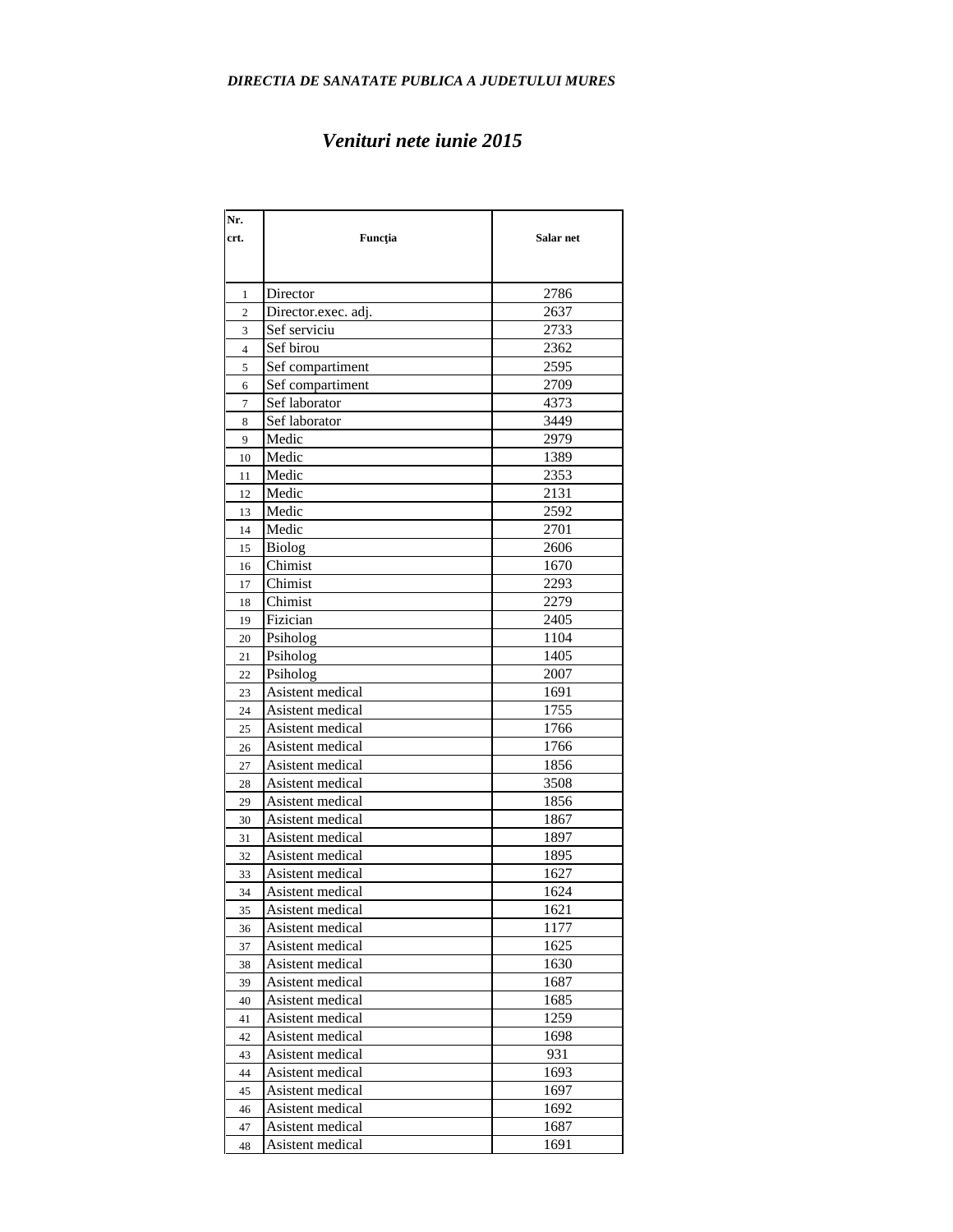| 49 | Statistician medical      | 1337              |
|----|---------------------------|-------------------|
| 50 | Inspector                 | 2047              |
| 51 | Inspector                 | 2106              |
| 52 | Inspector                 | 1744              |
| 53 | Inspector                 | 1266              |
| 54 | Inspector                 | $\overline{1744}$ |
| 55 | Inspector                 | 1686              |
| 56 | Inspector                 | 1402              |
| 57 | Inspector                 | 1327              |
| 58 | Inspector                 | 1373              |
| 59 | Consilier                 | 1455              |
| 60 | Consilier                 | 1220              |
| 61 | Consilier                 | 1108              |
| 62 | Consilier                 | 1577              |
| 63 | Consilier                 | 1728              |
| 64 | Consilier                 | 1668              |
| 65 | Consilier                 | 1227              |
| 66 | Consilier                 | 1725              |
| 67 | Consilier                 | 1575              |
| 68 | Consilier                 | 1901              |
| 69 | Consilier                 | 1915              |
| 70 | Consilier                 | 1914              |
| 71 | Consilier                 | 1207              |
| 72 | Consilier                 | 1843              |
| 73 | Consilier                 | 969               |
| 74 | Consilier                 | 1186              |
| 75 | Referent de specialitate  | 1175              |
| 76 | Referent de specialitate  | 1660              |
| 77 | Inspector de specialitate | 1034              |
| 78 | Referent                  | 1109              |
| 79 | Referent                  | 1109              |
| 80 | Referent                  | 1109              |
| 81 | Referent                  | 1218              |
| 82 | Referent                  | 864               |
| 83 | Referent                  | 991               |
| 84 | Ingrijitoare              | 902               |
| 85 | Sofer                     | 1005              |
| 86 | Sofer                     | 1028              |
| 87 | Sofer                     | 1015              |
| 88 | Sofer                     | 1002              |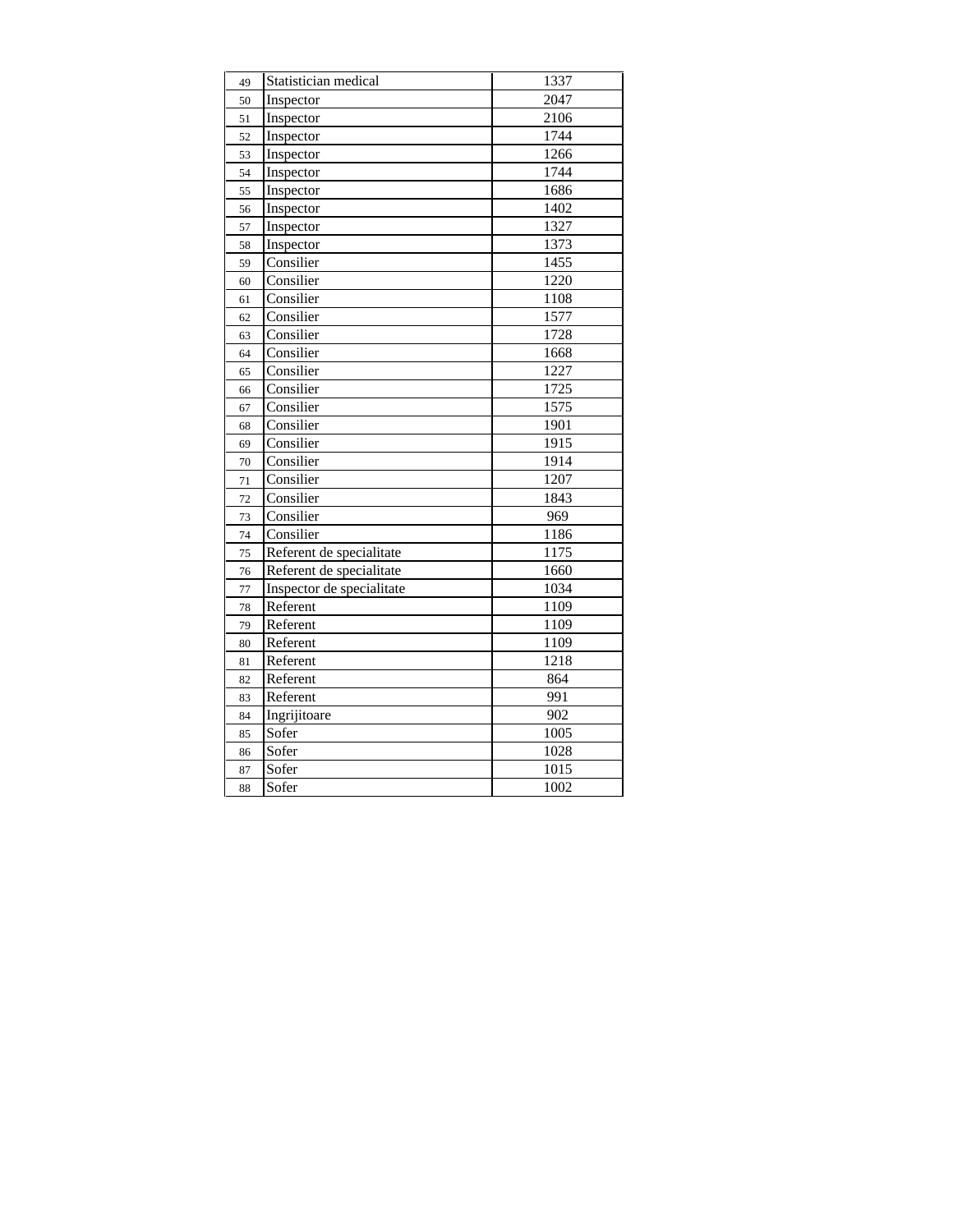#### *Venituri nete iulie 2015*

<u> 1980 - Johann Barnett, fransk politik (f. 1980)</u>

| Nr.            |                      |           |
|----------------|----------------------|-----------|
| crt.           | Func ia              | Salar net |
|                |                      |           |
| $\mathbf{1}$   | Director             | 4292      |
| $\overline{c}$ | Director.exec. adj.  | 3879      |
| 3              | Sef birou            | 3058      |
| $\overline{4}$ | Sef compartiment     | 3309      |
| 5              | Sef compartiment     | 3421      |
| 6              | Sef laborator        | 5014      |
| $\tau$         | Sef laborator        | 4082      |
| 8              | Medic                | 3110      |
| 9              | Medic                | 1389      |
| 10             | Medic                | 2410      |
| 11             | Medic                | 2486      |
| 12             | Medic                | 2940      |
| 13             | Medic                | 2794      |
| 14             | <b>Biolog</b>        | 2999      |
| 15             | Chimist              | 2027      |
| 16             | Chimist              | 2676      |
| 17             | Chimist              | 2655      |
| 18             | Fizician             | 2839      |
| 19             | Psiholog             | 1666      |
| 20             | Psiholog             | 1883      |
| 21             | Psiholog             | 2122      |
| 22             | Asistent medical     | 1691      |
| 23             | Asistent medical     | 1805      |
| 24             | Asistent medical     | 1916      |
| 25             | Asistent medical     | 1766      |
| 26             | Asistent medical     | 1856      |
| 27             | Asistent medical     | 1940      |
| 28             | Asistent medical     | 1867      |
| 29             | Asistent medical     | 1895      |
| 30             | Asistent medical     | 2076      |
| 31             | Asistent medical     | 1665      |
| 32             | Asistent medical     | 1624      |
| 33             | Asistent medical     | 1621      |
| 34             | Asistent medical     | 1396      |
| 35             | Asistent medical     | 1702      |
| 36             | Asistent medical     | 1646      |
| 37             | Asistent medical     | 1710      |
| 38             | Asistent medical     | 1706      |
| 39             | Asistent medical     | 1482      |
| 40             | Asistent medical     | 1798      |
| 41             | Asistent medical     | 1021      |
| 42             | Asistent medical     | 1693      |
| 43             | Asistent medical     | 1721      |
| 44             | Asistent medical     | 1813      |
| 45             | Asistent medical     | 1686      |
| 46             | Asistent medical     | 1845      |
| 47             | Statistician medical | 1498      |
| 48             | Inspector            | 2418      |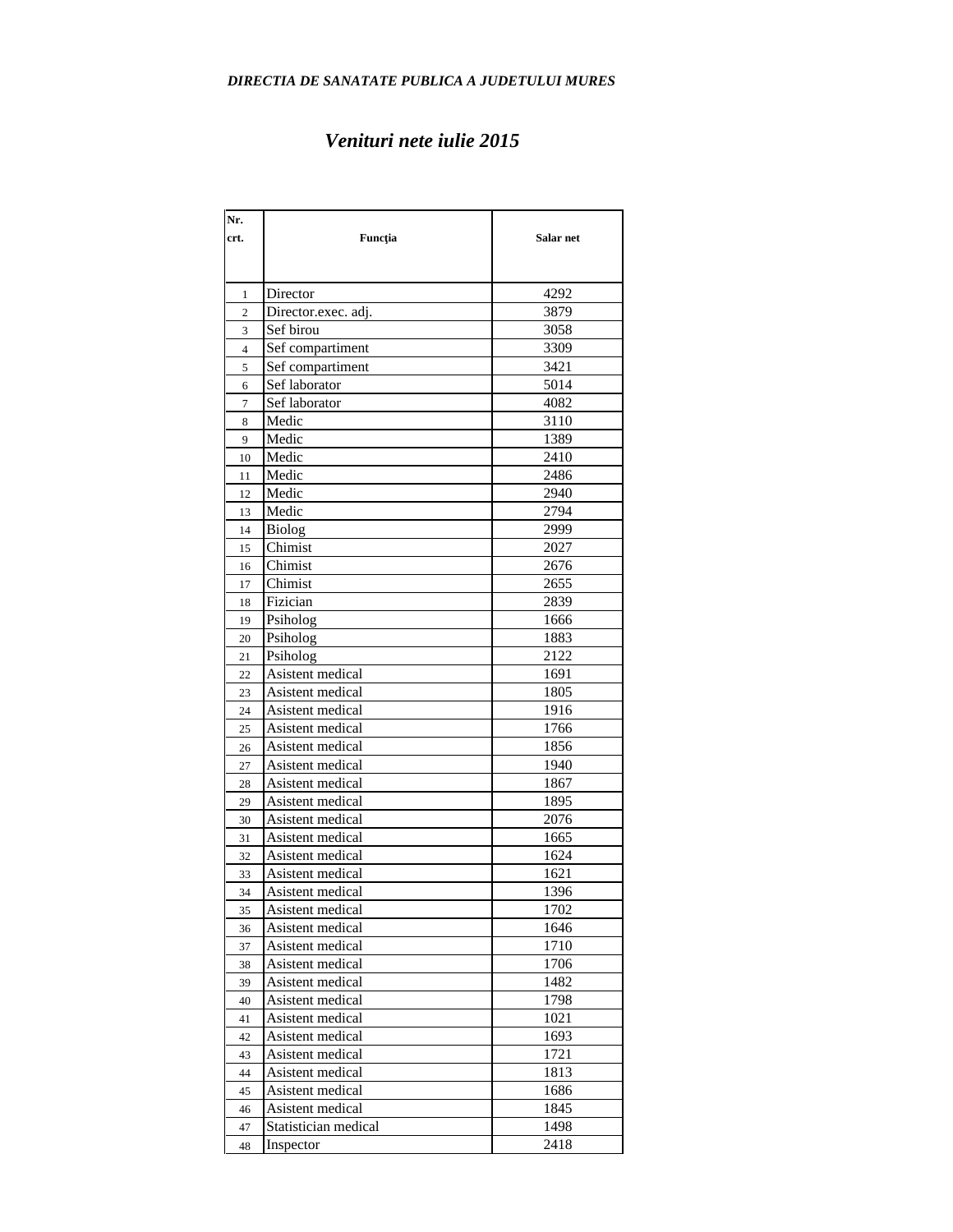| 49 | Inspector                 | 2481 |
|----|---------------------------|------|
| 50 | Inspector                 | 2127 |
| 51 | Inspector                 | 1607 |
| 52 | Inspector                 | 2127 |
| 53 | Inspector                 | 2075 |
| 54 | Inspector                 | 1686 |
| 55 | Inspector                 | 1514 |
| 56 | Inspector                 | 1672 |
| 57 | Inspector                 | 3289 |
| 58 | Consilier                 | 1716 |
| 59 | Consilier                 | 1563 |
| 60 | Consilier                 | 1388 |
| 61 | Consilier                 | 1965 |
| 62 | Consilier                 | 2107 |
| 63 | Consilier                 | 2044 |
| 64 | Consilier                 | 1568 |
| 65 | Consilier                 | 2103 |
| 66 | Consilier                 | 1964 |
| 67 | Consilier                 | 2283 |
| 68 | Consilier                 | 2279 |
| 69 | Consilier                 | 2283 |
| 70 | Consilier                 | 1554 |
| 71 | Consilier                 | 2234 |
| 72 | Consilier                 | 1253 |
| 73 | Consilier                 | 1518 |
| 74 | Referent de specialitate  | 1445 |
| 75 | Referent de specialitate  | 1902 |
| 76 | Inspector de specialitate | 1548 |
| 77 | Referent                  | 1323 |
| 78 | Referent                  | 1323 |
| 79 | Referent                  | 1323 |
| 80 | Referent                  | 1422 |
| 81 | Referent                  | 948  |
| 82 | Referent                  | 1125 |
| 83 | Ingrijitoare              | 994  |
| 84 | Sofer                     | 1050 |
| 85 | Sofer                     | 1028 |
| 86 | Sofer                     | 1029 |
| 87 | Sofer                     | 1002 |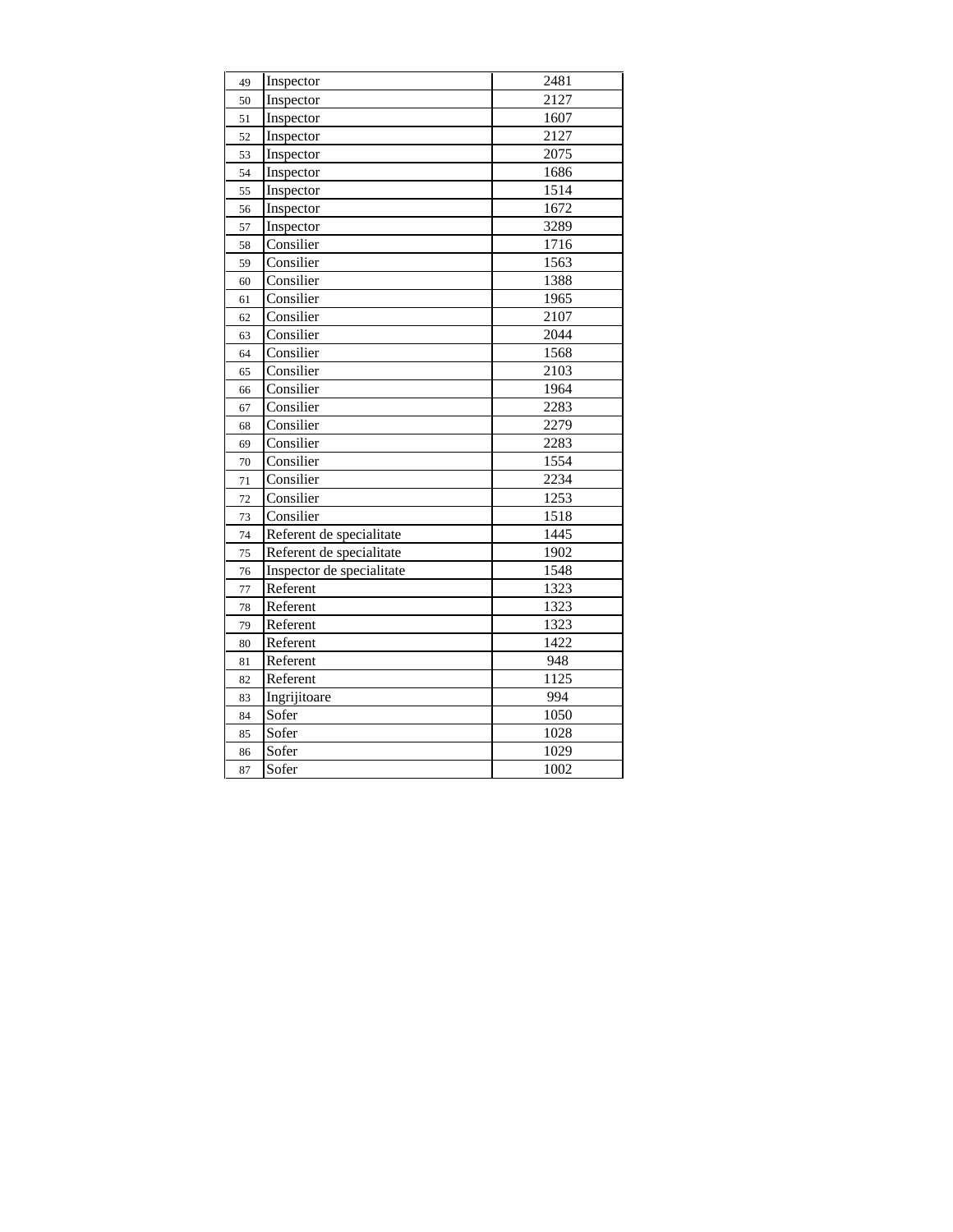# *Venituri nete august 2015*

| Nr.            |                      |           |
|----------------|----------------------|-----------|
| crt.           | Func ia              | Salar net |
|                |                      |           |
| $\mathbf{1}$   | Director             | 4519      |
| $\overline{c}$ | Director.exec. adj.  | 4066      |
| 3              | Sef birou            | 3163      |
| $\overline{4}$ | Sef compartiment     | 3415      |
| 5              | Sef compartiment     | 3527      |
| 6              | Sef laborator        | 5112      |
| 7              | Sef laborator        | 4176      |
| 8              | Medic                | 2978      |
| 9              | Medic                | 1389      |
| 10             | Medic                | 2353      |
| 11             | Medic                | 2541      |
| 12             | Medic                | 2839      |
| 13             | Medic                | 2625      |
| 14             | <b>Biolog</b>        | 3057      |
| 15             | Chimist              | 2081      |
| 16             | Chimist              | 2734      |
| 17             | Chimist              | 2712      |
| 18             | Fizician             | 2903      |
| 19             | Psiholog             | 1867      |
| 20             | Psiholog             | 1955      |
| 21             | Psiholog             | 2031      |
| 22             | Asistent medical     | 1691      |
| 23             | Asistent medical     | 1755      |
| 24             | Asistent medical     | 1771      |
| 25             | Asistent medical     | 1766      |
| 26             | Asistent medical     | 1856      |
| 27             | Asistent medical     | 1856      |
| 28             | Asistent medical     | 1867      |
| 29             | Asistent medical     | 1895      |
| 30             | Asistent medical     | 1895      |
| 31             | Asistent medical     | 1627      |
| 32             | Asistent medical     | 1625      |
| 33             | Asistent medical     | 1621      |
| 34             | Asistent medical     | 1416      |
| 35             | Asistent medical     | 1624      |
| 36             | Asistent medical     | 1630      |
| 37             | Asistent medical     | 1686      |
| 38             | Asistent medical     | 1680      |
| 39             | Asistent medical     | 1568      |
| 40             | Asistent medical     | 1695      |
| 41             | Asistent medical     | 931       |
| 42             | Asistent medical     | 1692      |
| 43             | Asistent medical     | 1684      |
| 44             | Asistent medical     | 1692      |
| 45             | Asistent medical     | 1686      |
| 46             | Asistent medical     | 1698      |
| 47             | Statistician medical | 1522      |
| 48             | Inspector            | 2473      |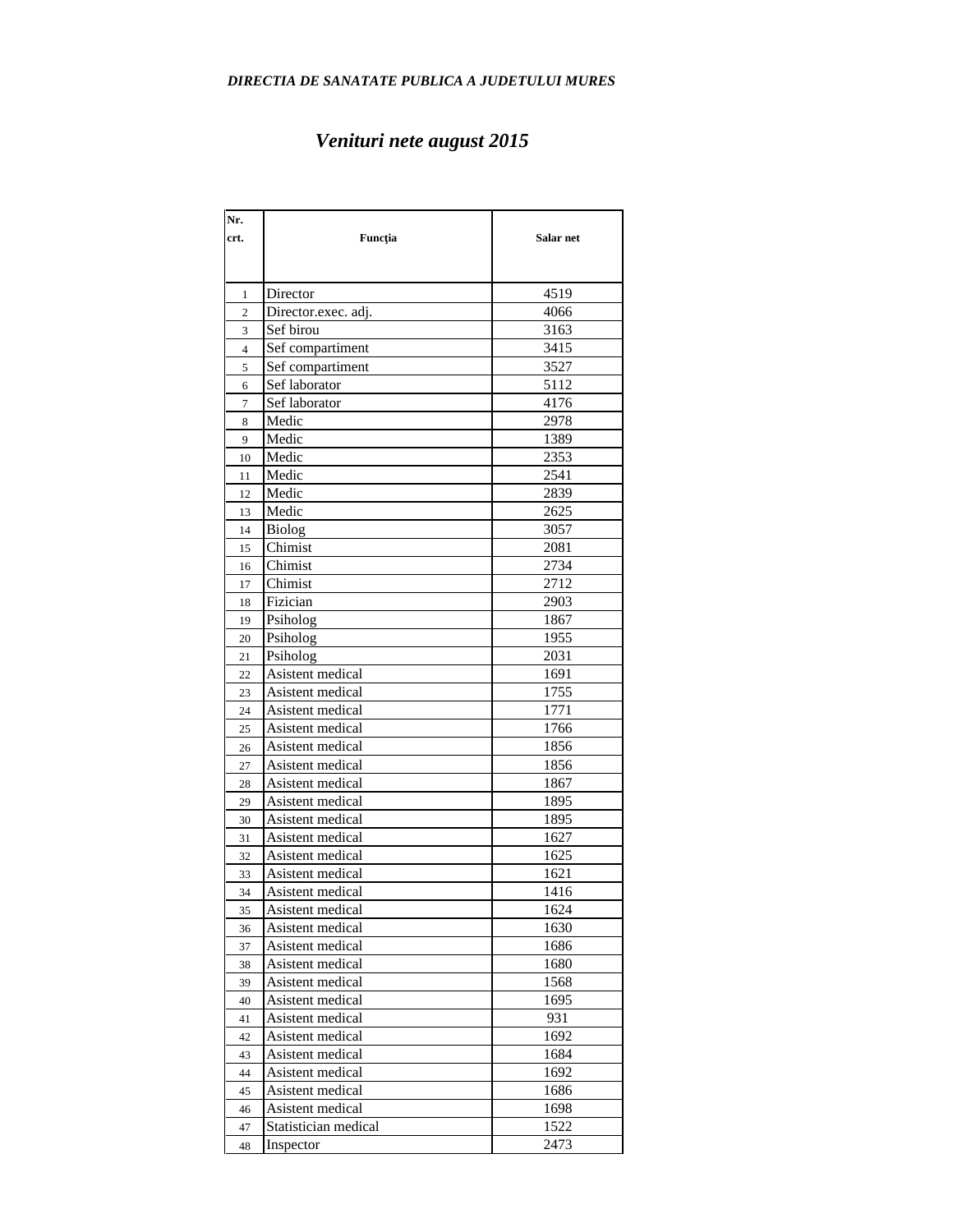| 49 | Inspector                 | 2537 |
|----|---------------------------|------|
| 50 | Inspector                 | 2187 |
| 51 | Inspector                 | 2079 |
| 52 | Inspector                 | 2187 |
| 53 | Inspector                 | 2133 |
| 54 | Inspector                 | 1736 |
| 55 | Inspector                 | 1724 |
| 56 | Inspector                 | 1724 |
| 57 | Inspector                 | 2553 |
| 58 | Consilier                 | 1765 |
| 59 | Consilier                 | 1613 |
| 60 | Consilier                 | 1613 |
| 61 | Consilier                 | 2024 |
| 62 | Consilier                 | 2165 |
| 63 | Consilier                 | 2102 |
| 64 | Consilier                 | 1617 |
| 65 | Consilier                 | 2161 |
| 66 | Consilier                 | 2023 |
| 67 | Consilier                 | 2341 |
| 68 | Consilier                 | 2334 |
| 69 | Consilier                 | 2338 |
| 70 | Consilier                 | 1606 |
| 71 | Consilier                 | 2294 |
| 72 | Consilier                 | 1297 |
| 73 | Consilier                 | 1569 |
| 74 | Referent de specialitate  | 1485 |
| 75 | Referent de specialitate  | 1940 |
| 76 | Inspector de specialitate | 1624 |
| 77 | Referent                  | 1355 |
| 78 | Referent                  | 1355 |
| 79 | Referent                  | 1355 |
| 80 | Referent                  | 1452 |
| 81 | Referent                  | 960  |
| 82 | Referent                  | 1140 |
| 83 | Ingrijitoare              | 1007 |
| 84 | Sofer                     | 1005 |
| 85 | Sofer                     | 1028 |
| 86 | Sofer                     | 974  |
| 87 | Sofer                     | 1002 |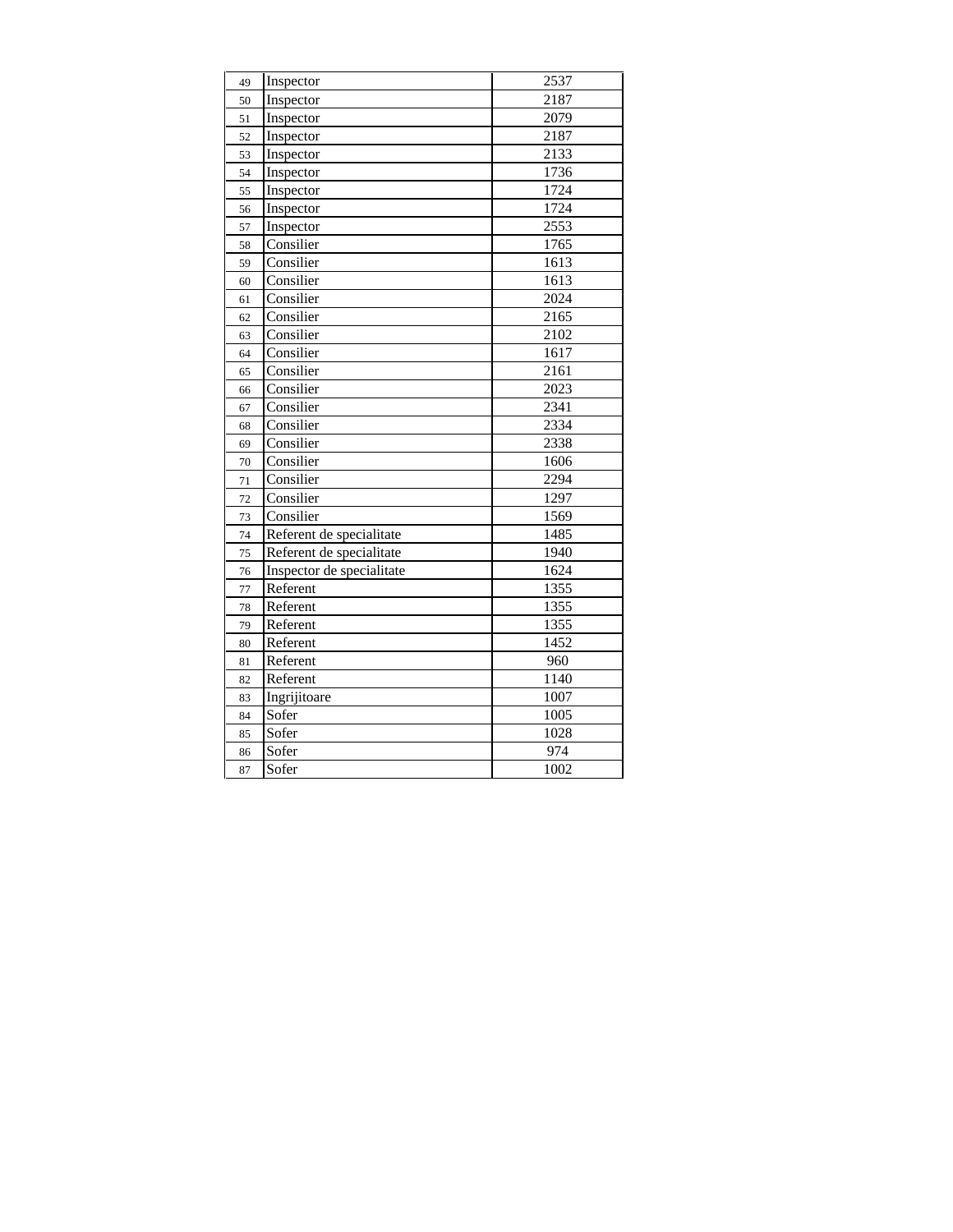# *Venituri nete septembrie 2015*

| Nr.            |                                  |              |
|----------------|----------------------------------|--------------|
| crt.           | Func ia                          | Salar net    |
|                |                                  |              |
|                |                                  |              |
| 1              | Director executiv                | 4519         |
| $\overline{c}$ | Director.exec. adj.<br>Sef birou | 4066<br>3163 |
| 3              |                                  | 3415         |
| $\overline{4}$ | Sef compartiment                 | 3528         |
| 5              | Sef compartiment                 | 5112         |
| 6              | Sef laborator                    |              |
| 7              | Sef laborator                    | 4177         |
| 8              | Medic ef                         | 3364         |
| 9              | Medic                            | 3008         |
| 10             | Medic                            | 1420         |
| 11             | Medic                            | 2540         |
| 12             | Medic                            | 2839         |
| 13             | Medic                            | 2701         |
| 14             | <b>Biolog</b>                    | 3057         |
| 15             | Chimist                          | 2081         |
| 16             | Chimist                          | 2733         |
| 17             | Chimist                          | 2712         |
| 18             | Fizician                         | 2903         |
| 19             | Psiholog                         | 1867         |
| 20             | Psiholog                         | 1955         |
| 21             | Psiholog                         | 2031         |
| 22             | Asistent medical                 | 1696         |
| 23             | Asistent medical                 | 1774         |
| 24             | Asistent medical                 | 1766         |
| 25             | Asistent medical                 | 1766         |
| 26             | Asistent medical                 | 1860         |
| 27             | Asistent medical                 | 1866         |
| 28             | Asistent medical                 | 1872         |
| 29             | Asistent medical                 | 1895         |
| 30             | Asistent medical                 | 1956         |
| 31             | Asistent medical                 | 1627         |
| 32             | Asistent medical                 | 1624         |
| 33             | Asistent medical                 | 1626         |
| 34             | Asistent medical                 | 1416         |
| 35             | Asistent medical                 | 1624         |
| 36             | Asistent medical                 | 1630         |
| 37             | Asistent medical                 | 1691         |
| 38             | Asistent medical                 | 1681         |
| 39             | Asistent medical                 | 1568         |
| 40             | Asistent medical                 | 1704         |
| 41             | Asistent medical                 | 1467         |
| 42             | Asistent medical                 | 1697         |
| 43             | Asistent medical                 | 862          |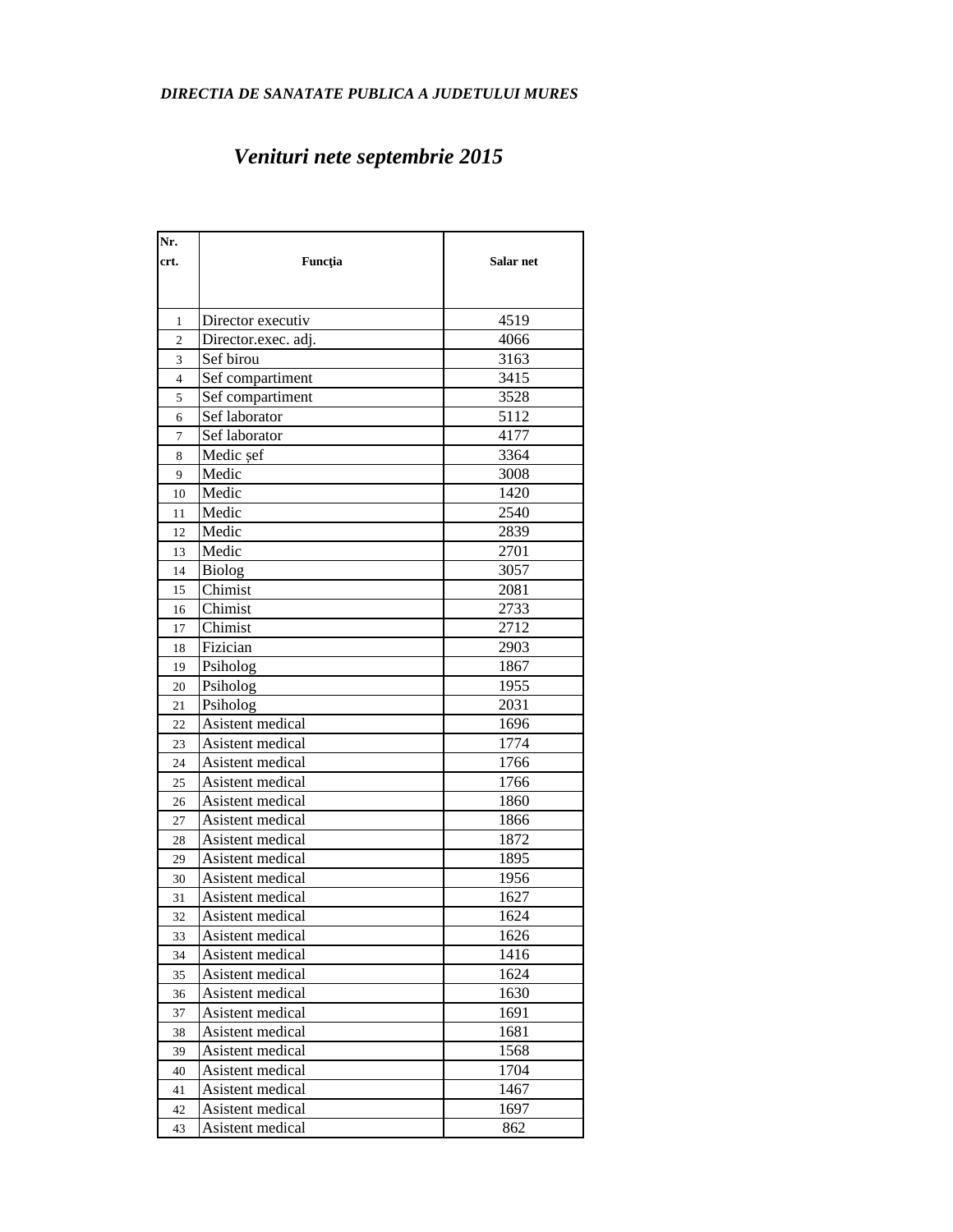| 44      | Asistent medical          | 1591 |
|---------|---------------------------|------|
| 45      | Asistent medical          | 1703 |
| 46      | Asistent medical          | 1686 |
| 47      | Asistent medical          | 1691 |
| 48      | Statistician medical      | 1522 |
| 49      | Inspector                 | 2473 |
| 50      | Inspector                 | 2537 |
| 51      | Inspector                 | 2187 |
| 52      | Inspector                 | 1941 |
| 53      | Inspector                 | 2047 |
| 54      | Inspector                 | 2133 |
| 55      | Inspector                 | 1736 |
| 56      | Inspector                 | 1657 |
| 57      | Inspector                 | 1724 |
| 58      | Inspector                 | 2553 |
| 59      | Consilier                 | 1765 |
| 60      | Consilier                 | 1613 |
| 61      | Consilier                 | 1613 |
| 62      | Consilier                 | 2023 |
| 63      | Consilier                 | 2048 |
| 64      | Consilier                 | 2102 |
| 65      | Consilier                 | 1617 |
| 66      | Consilier                 | 2161 |
| 67      | Consilier                 | 2024 |
| 68      | Consilier                 | 2341 |
| 69      | Consilier                 | 2335 |
| 70      | Consilier                 | 2338 |
| 71      | Consilier                 | 1606 |
| 72      | Consilier                 | 2294 |
| 73      | Consilier                 | 1297 |
| 74      | Consilier                 | 1569 |
| 75      | Referent de specialitate  | 1485 |
| 76      | Referent de specialitate  | 1940 |
| $77 \,$ | Inspector de specialitate | 1624 |
| 78      | Referent                  | 1355 |
| 79      | Referent                  | 404  |
| 80      | Referent                  | 1355 |
| 81      | Referent                  | 1452 |
| 82      | Referent                  | 960  |
| 83      | Referent                  | 895  |
| 84      | Ingrijitoare              | 1007 |
| 85      | Sofer                     | 1134 |
| 86      | Sofer                     | 1158 |
| 87      | Sofer                     | 1145 |
| 88      | Sofer                     | 1133 |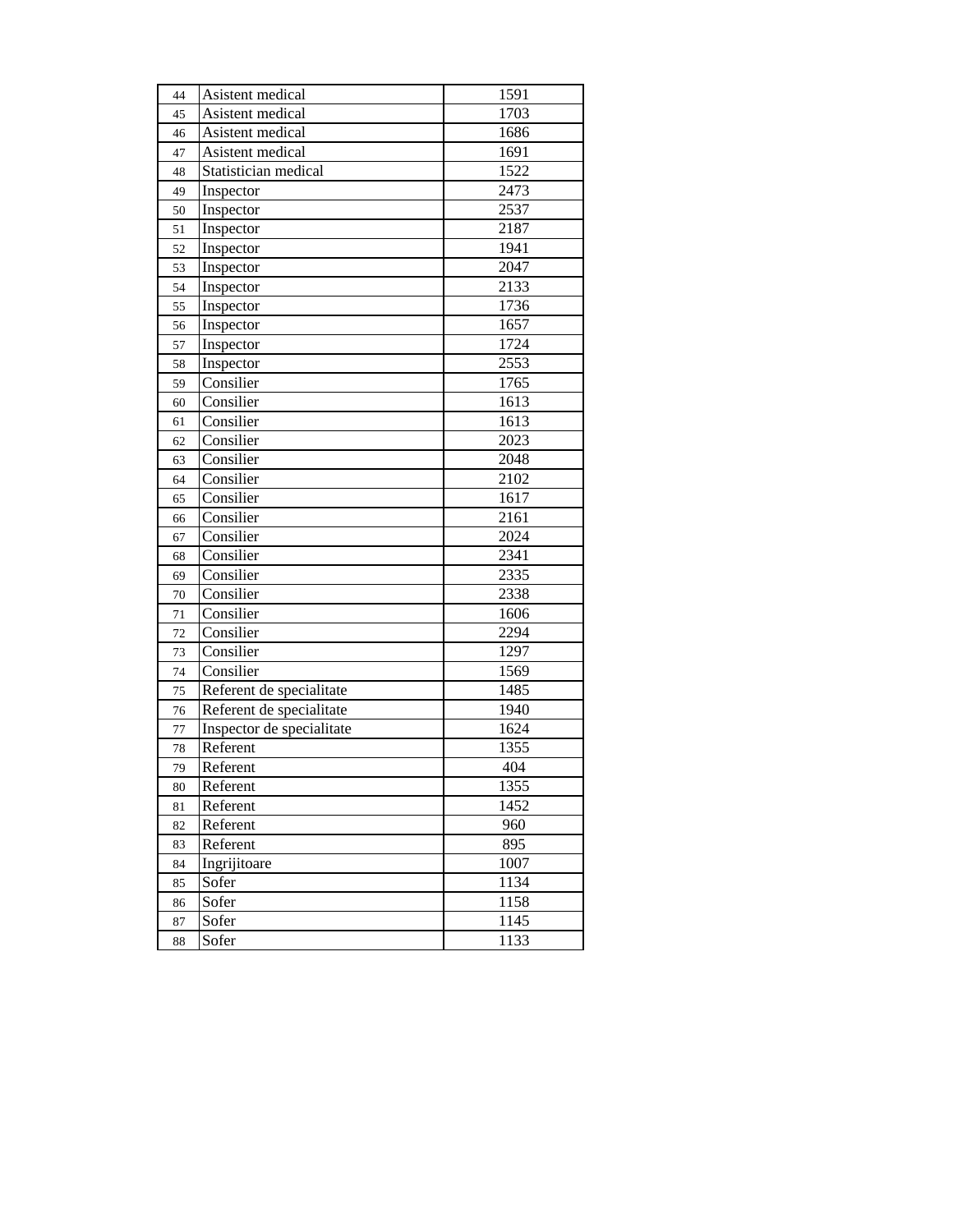## *Venituri nete octombrie 2015*

| Nr.<br>crt.    | Func ia             | Salar net |
|----------------|---------------------|-----------|
|                |                     |           |
| 1              | Director executiv   | 4519      |
| $\overline{c}$ | Director.exec. adj. | 4066      |
| 3              | Sef birou           | 3163      |
| $\overline{4}$ | Sef compartiment    | 3415      |
| 5              | Sef compartiment    | 3527      |
| 6              | Sef laborator       | 5112      |
| 7              | Sef laborator       | 4176      |
| 8              | Medic ef            | 4066      |
| 9              | Medic               | 2978      |
| 10             | Medic               | 1741      |
| 11             | Medic               | 2596      |
| 12             | Medic               | 2898      |
| 13             | Medic               | 2686      |
| 14             | <b>Biolog</b>       | 3057      |
| 15             | Chimist             | 2081      |
| 16             | Chimist             | 2733      |
| 17             | Chimist             | 2712      |
| 18             | Fizician            | 2903      |
| 19             | Psiholog            | 1867      |
| 20             | Psiholog            | 1955      |
| 21             | Psiholog            | 2031      |
| 22             | Asistent medical    | 1691      |
| 23             | Asistent medical    | 1761      |
| 24             | Asistent medical    | 1777      |
| 25             | Asistent medical    | 1766      |
| 26             | Asistent medical    | 1856      |
| 27             | Asistent medical    | 1856      |
| 28             | Asistent medical    | 1808      |
| 29             | Asistent medical    | 1895      |
| 30             | Asistent medical    | 1895      |
| 31             | Asistent medical    | 1628      |
| 32             | Asistent medical    | 1624      |
| 33             | Asistent medical    | 1622      |
| 34             | Asistent medical    | 1416      |
| 35             | Asistent medical    | 1643      |
| 36             | Asistent medical    | 1630      |
| 37             | Asistent medical    | 1687      |
| 38             | Asistent medical    | 1681      |
| 39             | Asistent medical    | 1488      |
| 40             | Asistent medical    | 1696      |
| 41             | Asistent medical    | 1689      |
| 42             | Asistent medical    | 1693      |
| 43             | Asistent medical    | 1130      |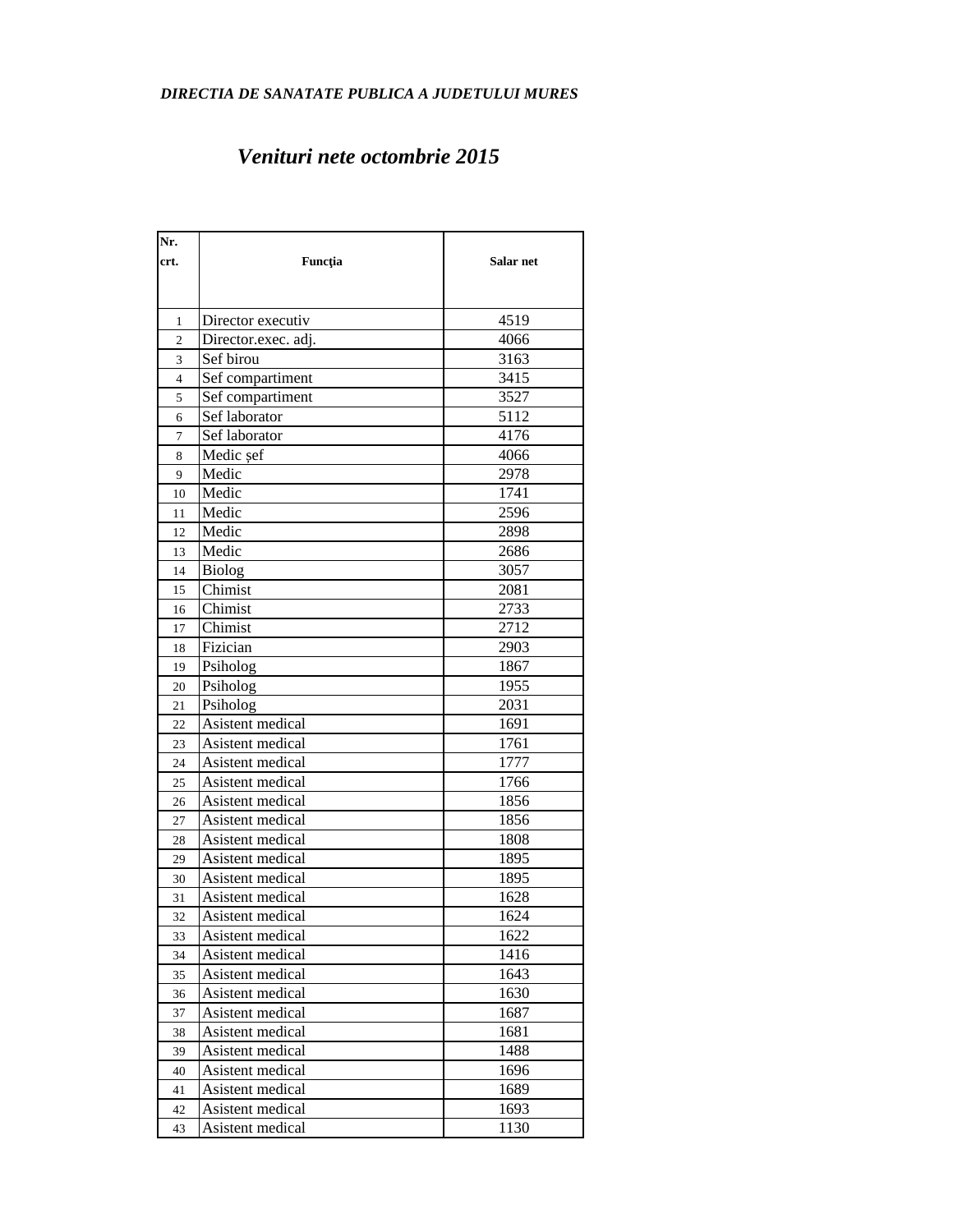| 44 | Asistent medical          | 1698 |
|----|---------------------------|------|
| 45 | Asistent medical          | 1696 |
| 46 | Asistent medical          | 1728 |
| 47 | Asistent medical          | 1691 |
| 48 | Statistician medical      | 1522 |
| 49 | Inspector                 | 2473 |
| 50 | Inspector                 | 2537 |
| 51 | Inspector                 | 2199 |
| 52 | Inspector                 | 1896 |
| 53 | Inspector                 | 2187 |
| 54 | Inspector                 | 2133 |
| 55 | Inspector                 | 1747 |
| 56 | Inspector                 | 1726 |
| 57 | Inspector                 | 1724 |
| 58 | Inspector                 | 2553 |
| 59 | Consilier                 | 1765 |
| 60 | Consilier                 | 1613 |
| 61 | Consilier                 | 1613 |
| 62 | Consilier                 | 2023 |
| 63 | Consilier                 | 2165 |
| 64 | Consilier                 | 2102 |
| 65 | Consilier                 | 1617 |
| 66 | Consilier                 | 2161 |
| 67 | Consilier                 | 2023 |
| 68 | Consilier                 | 2341 |
| 69 | Consilier                 | 2334 |
| 70 | Consilier                 | 2338 |
| 71 | Consilier                 | 1606 |
| 72 | Consilier                 | 2294 |
| 73 | Consilier                 | 1268 |
| 74 | Consilier                 | 1569 |
| 75 | Referent de specialitate  | 1485 |
| 76 | Referent de specialitate  | 1940 |
| 77 | Inspector de specialitate | 1624 |
| 78 | Referent                  | 1355 |
| 79 | Referent                  | 1355 |
| 80 | Referent                  | 1452 |
| 81 | Referent                  | 960  |
| 82 | Ingrijitoare              | 1349 |
| 83 | Sofer                     | 1134 |
| 84 | Sofer                     | 1158 |
| 85 | Sofer                     | 1145 |
| 86 | Sofer                     | 1133 |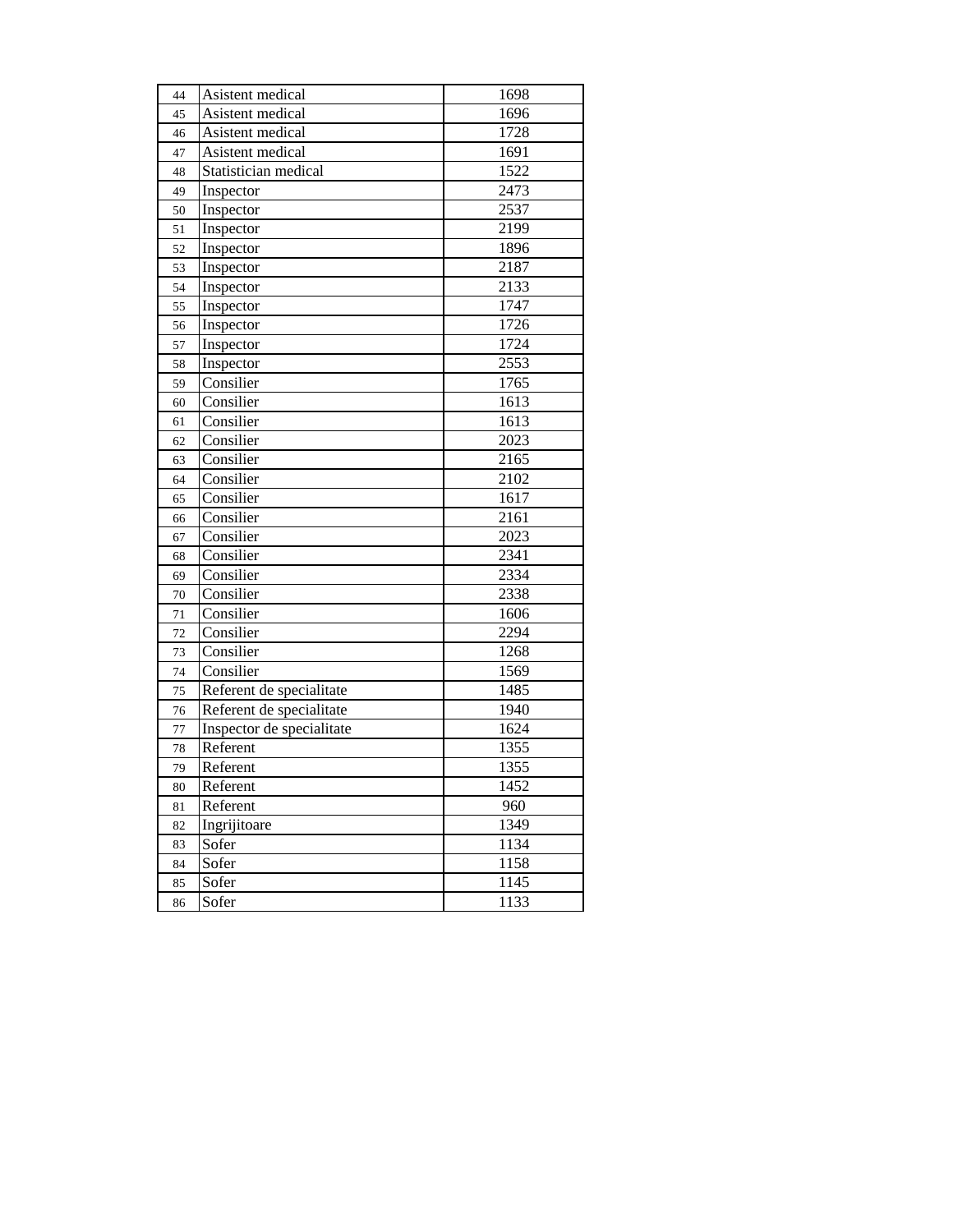## *Venituri nete noiembrie 2015*

| Nr.            |                     |           |
|----------------|---------------------|-----------|
| crt.           | Func ia             | Salar net |
|                |                     |           |
|                |                     |           |
| 1              | Director executiv   | 4519      |
| $\mathfrak{2}$ | Director.exec. adj. | 4036      |
| 3              | Sef birou           | 3163      |
| $\overline{4}$ | Sef compartiment    | 3415      |
| 5              | Sef compartiment    | 3527      |
| 6              | Sef laborator       | 5112      |
| 7              | Sef laborator       | 4177      |
| 8              | Medic ef            | 4066      |
| 9              | Medic               | 2978      |
| 10             | Medic               | 1389      |
| 11             | Medic               | 2453      |
| 12             | Medic               | 2839      |
| 13             | Medic               | 2701      |
| 14             | <b>Biolog</b>       | 3057      |
| 15             | Chimist             | 2081      |
| 16             | Chimist             | 2733      |
| 17             | Chimist             | 2712      |
| 18             | Fizician            | 2903      |
| 19             | Psiholog            | 1867      |
| 20             | Psiholog            | 1955      |
| 21             | Psiholog            | 2031      |
| 22             | Asistent medical    | 1691      |
| 23             | Asistent medical    | 1755      |
| 24             | Asistent medical    | 1766      |
| 25             | Asistent medical    | 1766      |
| 26             | Asistent medical    | 1856      |
| 27             | Asistent medical    | 1856      |
| 28             | Asistent medical    | 1518      |
| 29             | Asistent medical    | 1894      |
| 30             | Asistent medical    | 1895      |
| 31             | Asistent medical    | 1627      |
| 32             | Asistent medical    | 1624      |
| 33             | Asistent medical    | 1621      |
| 34             | Asistent medical    | 1416      |
| 35             | Asistent medical    | 1624      |
| 36             | Asistent medical    | 1630      |
| 37             | Asistent medical    | 1686      |
| 38             | Asistent medical    | 1681      |
| 39             | Asistent medical    | 1568      |
| 40             | Asistent medical    | 1696      |
| 41             | Asistent medical    | 1691      |
| 42             | Asistent medical    | 1693      |
| 43             | Asistent medical    | 1547      |